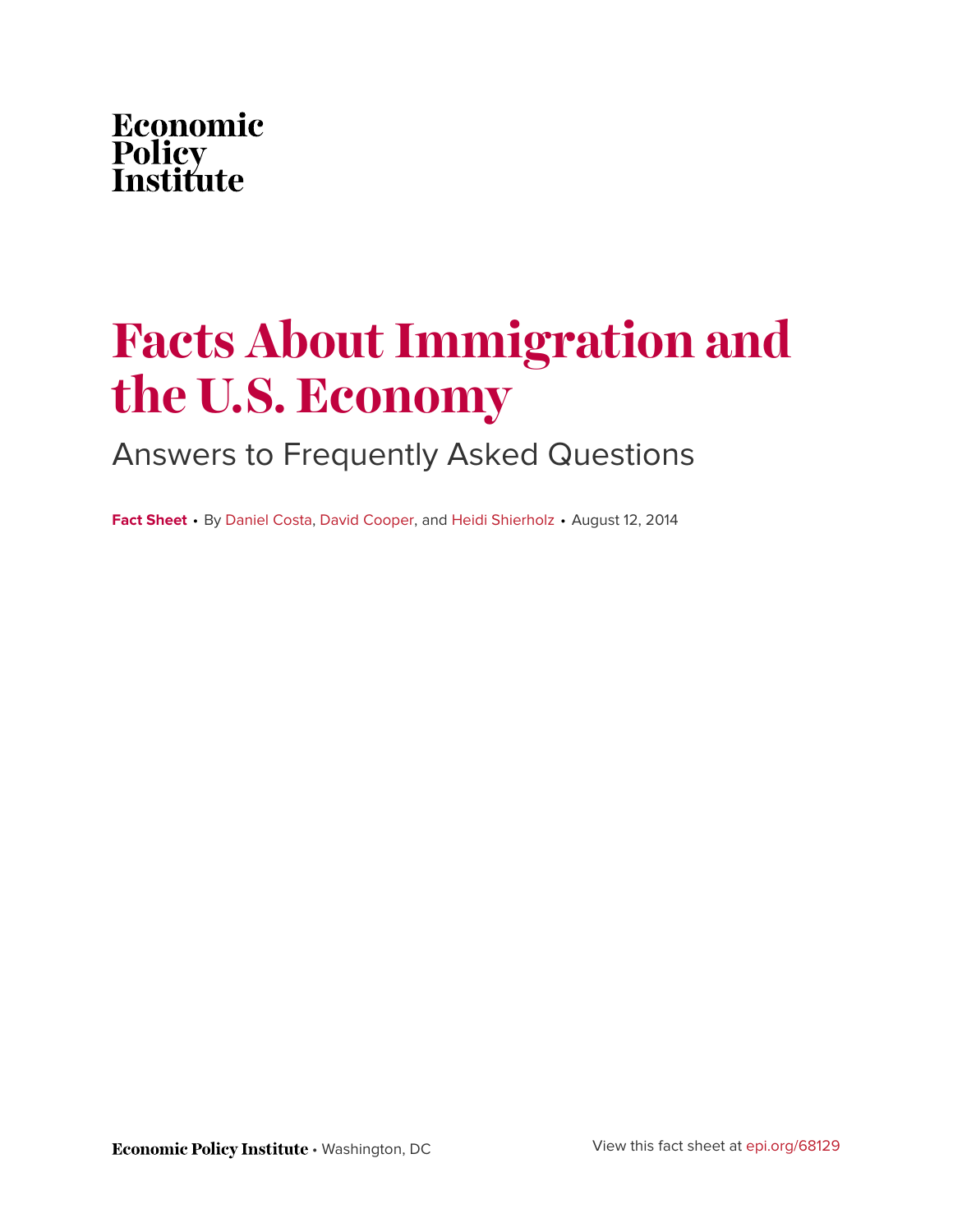While immigration is among the most important issues the country faces, misperceptions persist about fundamental aspects of this crucial topic—such as the size and composition of the immigrant population, how immigration affects the economy and the workforce, the budgetary impact of unauthorized immigration, why increasing numbers of unaccompanied migrant children are arriving at the United States' Southwest border, and the various facets of U.S. labor migration policy. This FAQ provides essential background on these topics.

## **The immigrant population**

### **1. How many immigrants reside in the United States?**

<span id="page-1-0"></span>More than 40 million immigrants resided in the United States as of  $2012<sup>1</sup>$  $2012<sup>1</sup>$  $2012<sup>1</sup>$  accounting for about 13 percent of the total U.S. population. Of these roughly 40 million immigrants, slightly less than half (46 percent) are naturalized U.S. citizens.[2](#page-21-1)

### <span id="page-1-1"></span>**2. How many unauthorized immigrants are in the United States?**

<span id="page-1-2"></span>There were an estimated 11.7 million unauthorized immigrants in the United States as of 2012.<sup>[3](#page-21-2)</sup> Unauthorized immigrants account for about 3.7 percent of the total U.S. population and about 5.2 percent of the labor force. Note that unauthorized immigrants are a larger share of the labor force than of the total population because the vast majority of unauthorized immigrants are working-age adults.[4](#page-21-3)

### <span id="page-1-3"></span>**3. Are most immigrants Hispanic/Latino?**

Contrary to popular perception, less than half (46 percent) of all immigrants in the United States are Hispanic or

### **SECTIONS**

- 1. The immigrant population • 0
- 2. Immigrants and the economy • 0
- 3. Unauthorized immigrants • 0
- 4. Unaccompanied migrant children • 0
- 5. Labor migration 0

About the authors • 0 Endnotes • 0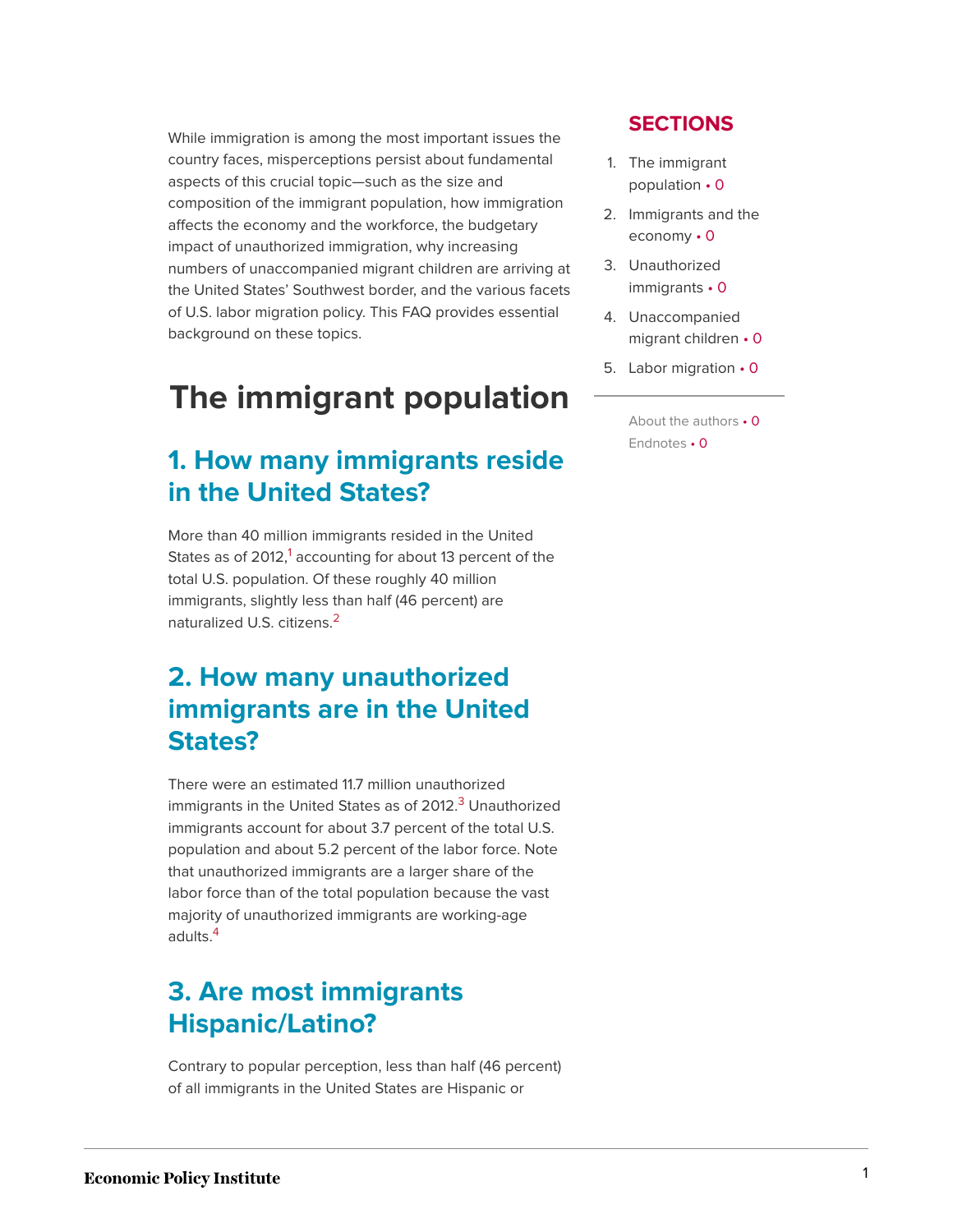<span id="page-2-0"></span>Latino. Roughly one-fifth of all immigrants are non-Hispanic white (19.2 percent), about 8 percent are black, and just over a quarter (26.3 percent) are Asian or of some other race/ ethnicity.<sup>[5](#page-21-4)</sup>

When it comes to unauthorized immigrants, the overwhelming majority are indeed Latino—primarily from Mexico and Central America. There are, however, also populations of unauthorized immigrants from Asia, South America, Europe and Canada, and the Caribbean (as shown in **Figure A**).

### Figure A **Unauthorized immigrant population in the United States, by region of birth, 2008 (in thousands)**



**Source:** EPI replication of tabulations from augmented March 2008 Current Population Survey data in Jeffrey S. Passel and D'Vera Cohn, ["Origins of Unauthorized Immigrants: A Focus on Mexico](http://www.pewhispanic.org/2009/04/14/v-origins-of-unauthorized-immigrants-a-focus-on-mexico/)," Pew Hispanic Center, April 14, 2009

**Economic Policy Institute** 

## **Immigrants and the economy**

### **4. How much do immigrants contribute to the economy?**

One way to quantify immigrants' contribution to the U.S. economy is to look at the wages and salaries they earn, as well as the income of immigrant-owned businesses, as a share of all wages, salaries, and business income in the United States. (See **Table 1**.) For the United States as a whole, immigrants' share of total output was about 14.7 percent over 2009–2011. Note that this is actually larger than immigrants' 13 percent share of the population.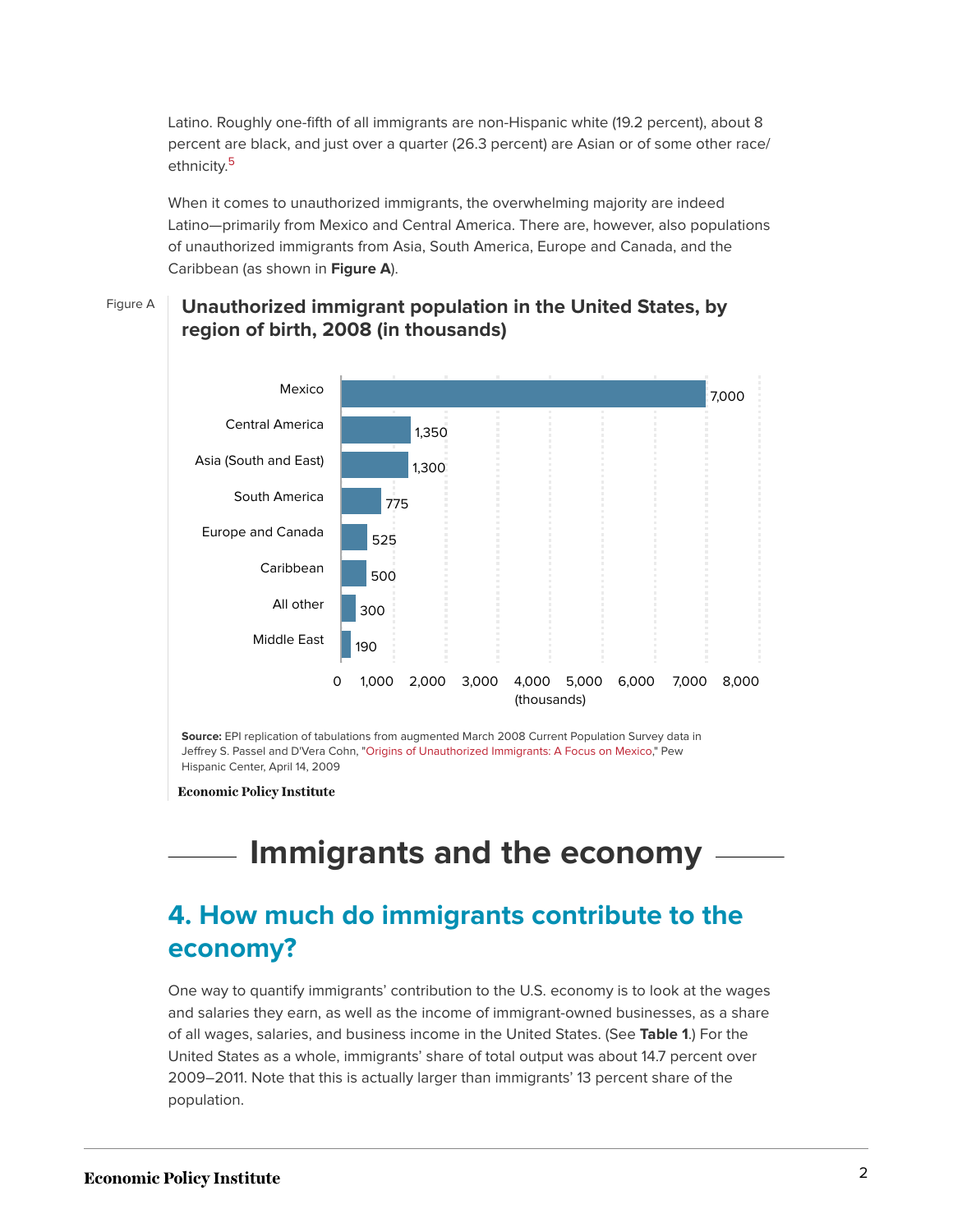### Table 1 **Immigrant and U.S.-born shares of total U.S. economic output**

|                         | Total wage, salary, and<br>business proprietor income (2011\$) | <b>Share</b> |
|-------------------------|----------------------------------------------------------------|--------------|
| <b>Total population</b> | \$5,042,277,015,987                                            | 100.0%       |
| U.S. born               | \$4,298,840,505,997                                            | 85.3%        |
| <i>Immigrant</i>        | \$743,436,509,990                                              | 14.7%        |

**Note:** All figures are in 2011 dollars. Economic output is derived from wages and salary and proprietors' income. The immigrant share is simply the total income from these sources attributable to immigrant workers and business owners. For more details, see http://www.fiscalpolicy.org/ FPI\_NewAmericansOnLongIsland\_20120119.pdf.

**Source:** EPI analysis of American Community Survey (2009–2011)

**Economic Policy Institute** 

Immigrants have an outsized role in U.S. economic output because they are disproportionately likely to be working and are concentrated among prime working ages. Indeed, despite being 13 percent of the population, immigrants constitute 16 percent of the labor force. Moreover, many immigrants are business owners. In fact, the share of immigrant workers who own small businesses is slightly higher than the comparable share among U.S.-born workers. (Immigrants constitute 18 percent of small business owners.)<sup>[6](#page-22-0)</sup>

### <span id="page-3-0"></span>**5. Are most immigrants employed in low-wage jobs?**

<span id="page-3-1"></span>In the United States as a whole, there are almost as many immigrants in white-collar jobs (46 percent) as in all other occupations combined. In some states, more than half are in white-collar jobs.<sup>[7](#page-22-1)</sup> However, not all white-collar jobs pay well, and the share of U.S.-born workers in white-collar jobs is even higher. Still, the perception that nearly all immigrants work in low-wage jobs is clearly inaccurate.

<span id="page-3-2"></span>The same can be seen by looking at immigrants' levels of educational attainment. While immigrants are less likely than native-born citizens to have gone to college, 46 percent of immigrants have at least some college education.<sup>[8](#page-22-2)</sup>

<span id="page-3-3"></span>Immigrants may be overrepresented in some jobs and underrepresented in others, but the difference between the U.S.- and foreign-born shares is rarely as dramatic as is often assumed. Immigrants are strongly represented in some high-wage jobs, and play a significant role in many middle-wage jobs. For example, 22 percent of dental, nursing, and health aides are immigrants, as are 31 percent of computer software developers—well above immigrants' 16 percent share of the labor force.<sup>[9](#page-22-3)</sup> While immigrants are overrepresented in low-wage occupations, immigrants are a part of the top, middle, and bottom of the economic ladder.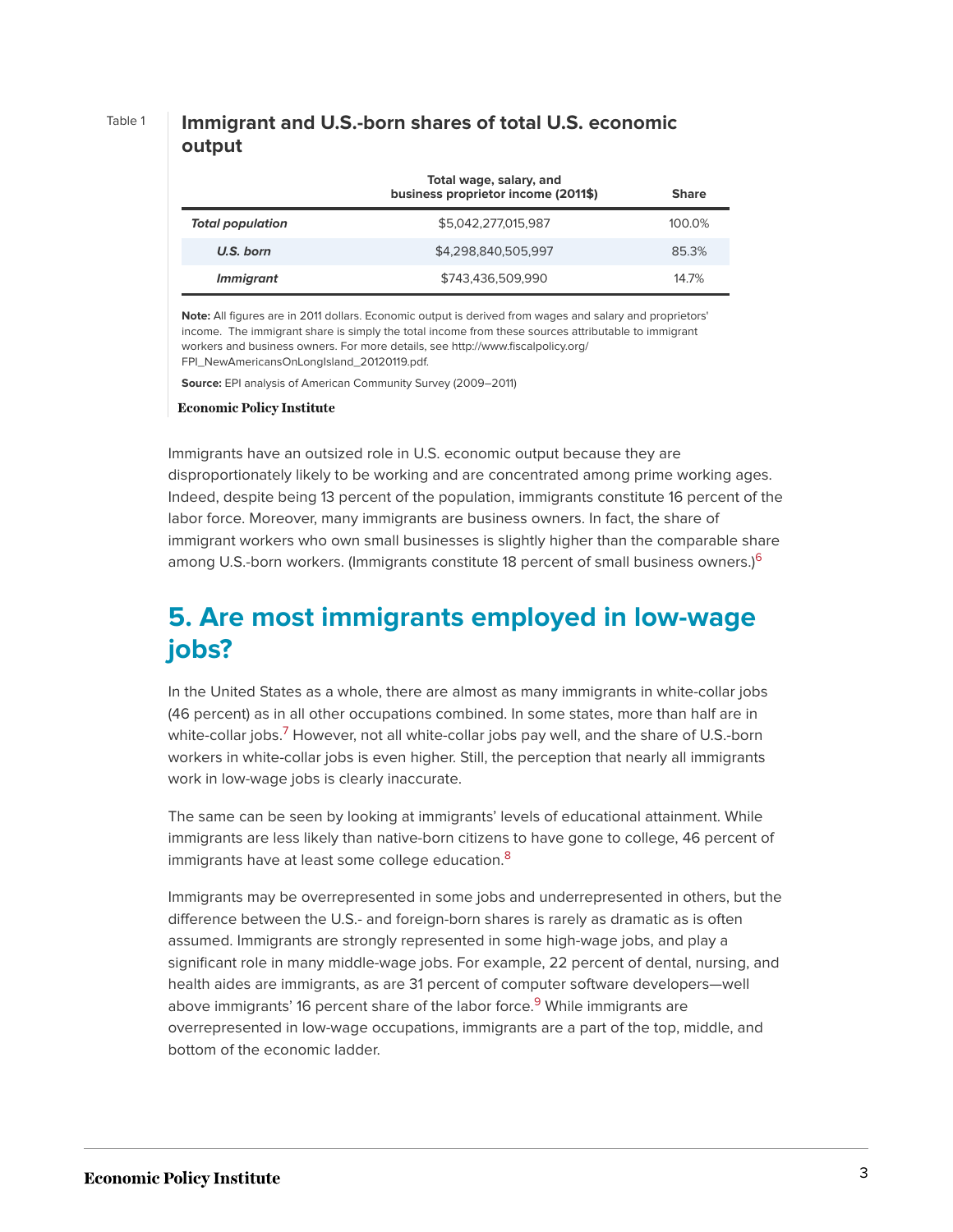### **6. Are most immigrants poor?**

Nationally, and in many states, the income of immigrant families is not very different from that of non-immigrant families, although individual earnings are lower for immigrants overall. This is because there are typically more workers per immigrant family.

<span id="page-4-0"></span>Although most immigrants are not poor, nationally 20 percent live below the poverty line, compared with 16 percent of native-born citizens.[10](#page-22-4)

### **7. Do immigrants take jobs away from American workers?**

<span id="page-4-1"></span>There is broad agreement among academic economists that in the long run, immigration has a small but positive impact on the labor market outcomes of native-born workers, on average.<sup>[11](#page-22-5)</sup> There is some debate about whether, within the overall small positive effect, certain subgroups are harmed, in particular native-born workers with low levels of education.

The evidence shows that in the long run, immigrants do not reduce native employment rates. But some evidence suggests that in the short run, immigration may slightly reduce native employment, because the economy takes time to adjust to new immigration. Importantly, this effect varies according to the broader economic environment. In particular, when the economy is growing and the labor market is adding jobs, new immigration creates enough jobs even in the short run (and even for the less-educated) to cause no harm to the net employment of native-born workers. But during economic downturns, things do not adjust as quickly. When the economy is weak, new immigration has a small negative impact in the short run on the employment of native-born workers.<sup>[12](#page-22-6)</sup>

<span id="page-4-2"></span>The United States could benefit enormously from an immigration system that is more responsive to broader economic conditions. In our current immigration system, legal immigrant flows are essentially unresponsive to the business cycle. In particular, Congress has set a yearly limit on the number of new permanent and temporary immigrants who may enter the country legally in order to work, and these limits do not fluctuate based on the state of the labor market. For example, in 2010, the unemployment rate in construction was over 20 percent, but the Department of Labor nevertheless certified thousands of temporary foreign worker visas for the construction industry.

An independent federal agency should be established to evaluate the U.S. labor market and make annual recommendations to Congress on the levels of permanent and temporary immigrant labor. This would better allow the U.S. economy to respond to the needs of employers during expansions while avoiding adding too many additional workers to the labor market when the unemployment rate is high.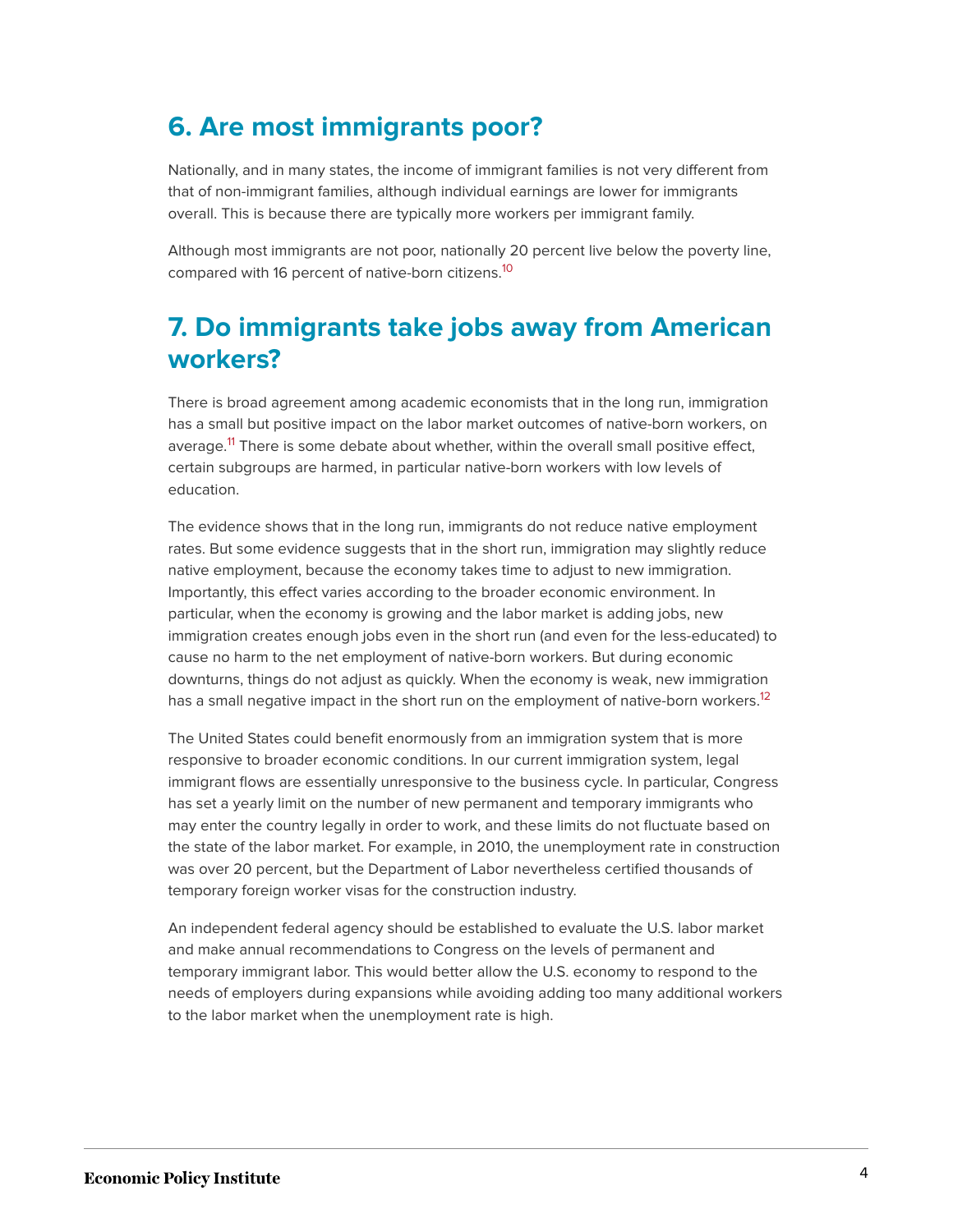## **8. Does immigration depress wages for American workers?**

The most rigorous work on the effect of immigration on wages finds extremely modest effects for native-born workers, including those with low levels of education.

<span id="page-5-0"></span>**Table 2** is from [a paper showing immigration's relative impact on wages](https://www.epi.org/publication/bp255/) from 1994 to 2007 by gender and education for both U.S.-born and foreign-born workers.<sup>[13](#page-22-7)</sup> The first three columns show the impact on native-born workers by gender and education, and the next three columns show the impact on earlier immigrants by gender and education.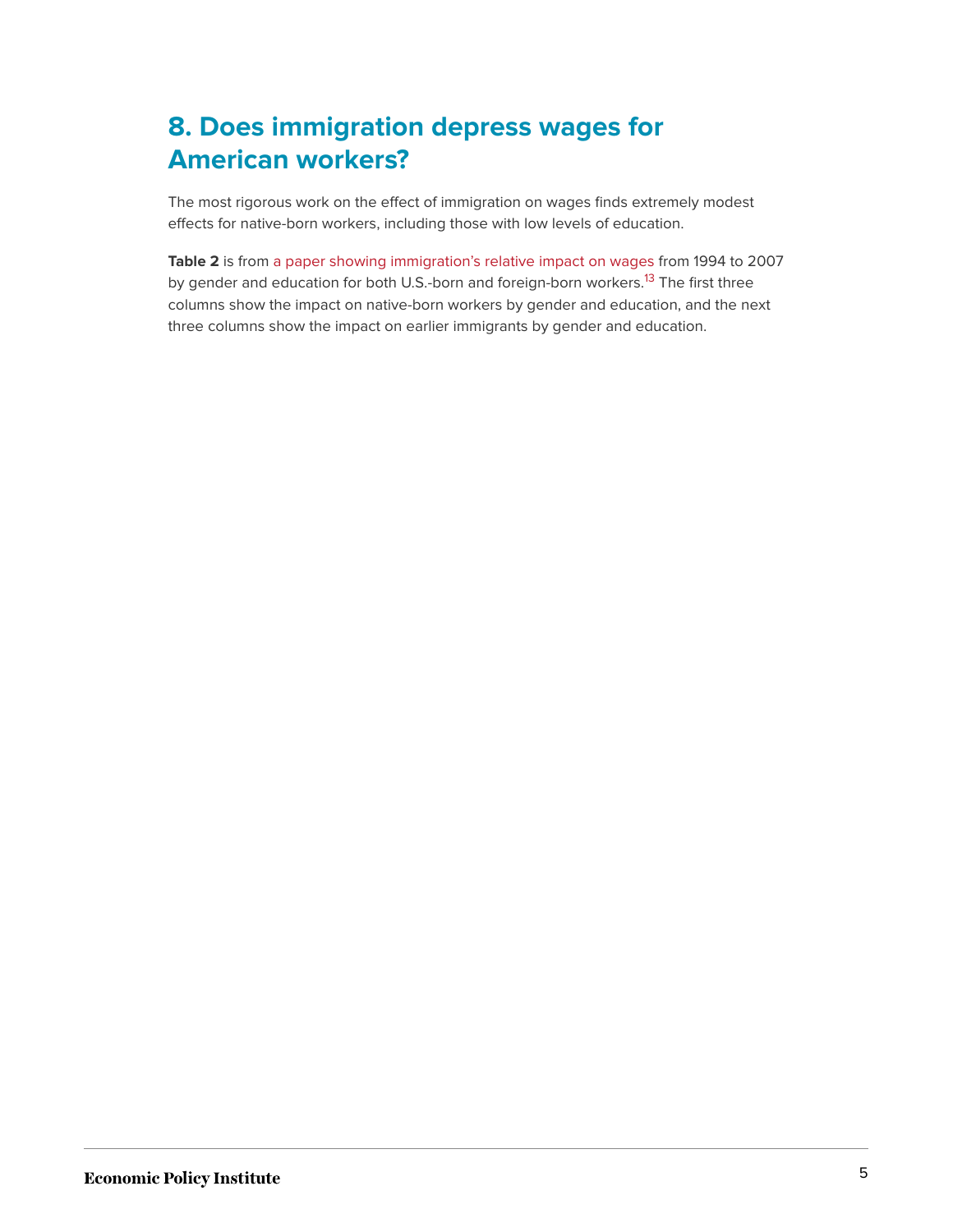### Table 2 **Impact of immigration on wages, by education level, 1994–2007**

|                                | U.S. born |        | <b>Immigrants</b> |         |         | All            |         |         |                |
|--------------------------------|-----------|--------|-------------------|---------|---------|----------------|---------|---------|----------------|
|                                | Low       | High   | <b>Typical</b>    | Low     | High    | <b>Typical</b> | Low     | High    | <b>Typical</b> |
| <b>Female</b>                  |           |        |                   |         |         |                |         |         |                |
| Less<br>than<br>high<br>school | 0.6%      | 1.7%   | 1.1%              | $-1.8%$ | $-3.1%$ | $-2.5%$        | 0.1%    | 0.6%    | 0.3%           |
| High<br>school                 | 1.5       | 1.2    | 1.1               | $-1.0$  | $-3.9$  | $-2.6$         | 1.3     | 0.8     | 0.9            |
| <b>Some</b><br>college         | 0.1       | 0.4    | 0.3               | $-2.5$  | $-4.8$  | $-3.6$         | $-0.1$  | 0.1     | 0.1            |
| College                        | $-0.4$    | 0.2    | 0.0               | $-5.1$  | $-9.3$  | $-7.1$         | $-0.8$  | $-0.7$  | $-0.7$         |
| All                            | 0.3       | 0.6    | 0.4               | $-3.2$  | $-6.3$  | $-4.7$         | 0.0     | 0.0     | 0.0            |
| <b>Male</b>                    |           |        |                   |         |         |                |         |         |                |
| Less<br>than<br>high<br>school | $-1.5%$   | 0.5%   | $-0.2%$           | $-4.3%$ | $-5.1%$ | $-4.4%$        | $-2.3%$ | $-1.0%$ | $-1.4%$        |
| <b>High</b><br>school          | $-0.5$    | $-0.2$ | $-0.2$            | $-4.2$  | $-7.7$  | $-5.8$         | $-0.8$  | $-0.7$  | $-0.6$         |
| <b>Some</b><br>college         | 1.0       | 1.0    | 0.9               | $-1.4$  | $-3.9$  | $-2.7$         | 0.8     | 0.7     | 0.7            |
| College                        | 0.6       | 0.8    | 0.7               | $-2.8$  | $-6.2$  | $-4.6$         | 0.3     | 0.2     | 0.2            |
| All                            | 0.3       | 0.6    | 0.4               | $-3.1$  | $-5.9$  | $-4.5$         | 0.0     | 0.0     | 0.0            |

**Note:** The different sets ("low," "high," and "typical") reflect the fact that for each relevant elasticity (the effect on wages from an increase in immigration), there is a range of estimates in the labor literature. The column "low" assumes that the substitutability of workers in different education categories is at the low end of the range, and that the substitutability of natives and immigrants within the same education/ experience class is at the high end of the range, both of which will give the gloomiest outlook for the effect of immigration on the wages of natives with low levels of schooling. Conversely, the column "high" assumes that the substitutability of workers in different education categories is at the high end of the range, and that the substitutability of natives and immigrants within the same education/experience class is at the low end of the range, both of which will give the rosiest outlook for the effect of immigration on the wages of natives with low levels of schooling. The column "typical" assumes a typical set of elasticities, neither at the high end or low end of their respective ranges, and these columns represent the estimates we believe to be the most accurate.

**Source:** Adapted from Table 4 in Heidi Shierholz, [I](https://www.epi.org/publication/bp255/)mmigration and Wages: [Methodological Advancements](https://www.epi.org/publication/bp255/) [Confirm Modest Gains for Native Workers](https://www.epi.org/publication/bp255/), Economic Policy Institute Briefing Paper #255, February 4, 2010

### **Economic Policy Institute**

<span id="page-6-0"></span>The salient point here is that earlier immigrants are the group that is most adversely affected by new immigration. This is because they are often the most substitutable for new immigrants, often living in the same places and possessing similar skills. But for native-born workers, the effects tend to be very small, and on average, modestly positive.<sup>[14](#page-22-8)</sup> This is useful for reminding policymakers that native-born workers have little to fear as far as immigration's labor market impact is concerned.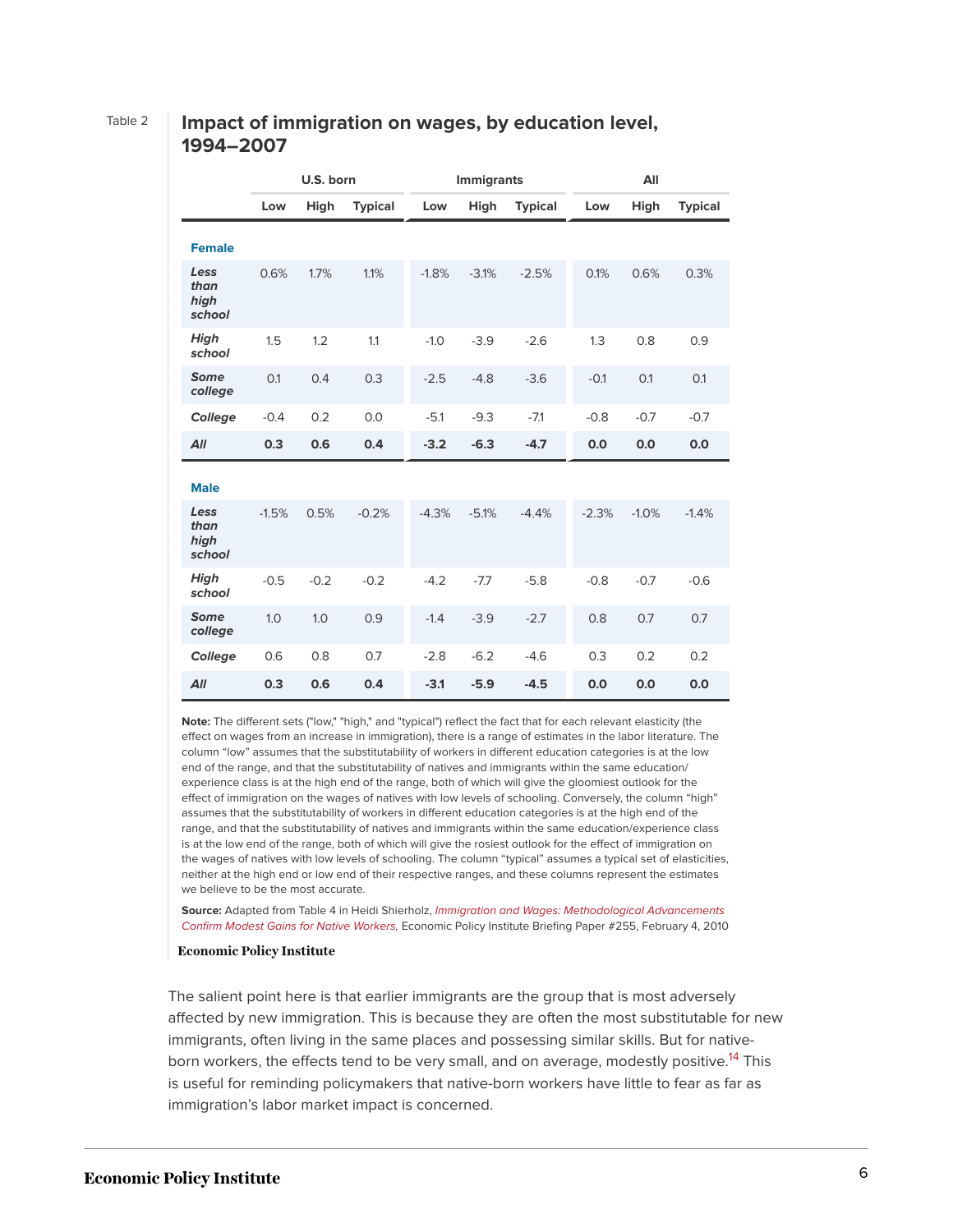And to the extent there is something to fear, it stems from not providing legal status to unauthorized immigrants, and from guestworker programs where workers have limited rights and are tied to one employer. A useful framework for thinking about this is that any situation where workers' individual bargaining power is reduced is going to put downward pressure on their wages, and therefore also on the wages of workers in similar occupations and industries.

For example, temporary foreign workers (also commonly referred to as "guestworkers") who don't have the legal right to change employers have greatly reduced bargaining power; if their employer treats them badly their only recourse is to leave the country, and many incurred a great deal of debt to get here. Additionally, "prevailing" wage rules in guestworker programs often allow guestworkers' employers to pay them a lower wage than the market rate. In short, these workers' lack of bargaining power—their weak position—puts downward pressure on the wages and working conditions of native- and foreign-born workers alike in the occupations and in the places where guestworkers are present.

For unauthorized immigrants it's a similar story: They have essentially no bargaining power and virtually no labor or employment rights. If they complain about workplace safety violations or being paid less than the minimum wage, for example, an employer can fire them or threaten them with deportation. That puts downward pressure on the wages and working conditions of workers—both native- and foreign-born—in the occupations and in the places where unauthorized workers are present. Bringing these workers out of the shadows will be better not just for the workers themselves, but also those native-born workers who are similarly situated.

## **Unauthorized immigrants**

### **9. Do unauthorized immigrants increase budget costs for states or the federal government?**

<span id="page-7-0"></span>There is a fairly broad consensus that the present value of the long-run net fiscal impact of unauthorized immigration, at all levels of government combined, is small but positive—meaning that immigration reduces overall budget deficits.<sup>[15](#page-22-9)</sup> The long-run fiscal impact at the federal level is strongly positive; however, the impact at the state and local levels is negative. There is also a clear understanding that while the negative state and local impacts are largely concentrated in the states and localities that receive most of the new immigrants, the federal impact is shared evenly across the nation.

<span id="page-7-1"></span>Unauthorized immigrants are a net positive for public budgets because [they contribute](http://www.kaiserhealthnews.org/Stories/2013/May/29/immigrants-Medicare-health-costs.aspx?utm_source=feedburner&utm_medium=feed&utm_campaign=Feed%3A+khn%2Fstories%2Ffulltext+%28Kaiser+Health+News+-+Stories+%28Full+text%29%29&utm_content=Google+Reader&wpisrc=nl_wonk_b) [more to the system than they take out.](http://www.kaiserhealthnews.org/Stories/2013/May/29/immigrants-Medicare-health-costs.aspx?utm_source=feedburner&utm_medium=feed&utm_campaign=Feed%3A+khn%2Fstories%2Ffulltext+%28Kaiser+Health+News+-+Stories+%28Full+text%29%29&utm_content=Google+Reader&wpisrc=nl_wonk_b)<sup>[16](#page-22-10)</sup> Unauthorized immigrants generally cannot receive benefits from government programs, except in some cases, such as when unauthorized immigrant children receive public education, and in some states that allow unauthorized immigrants to attend state colleges at in-state tuition rates. Nevertheless,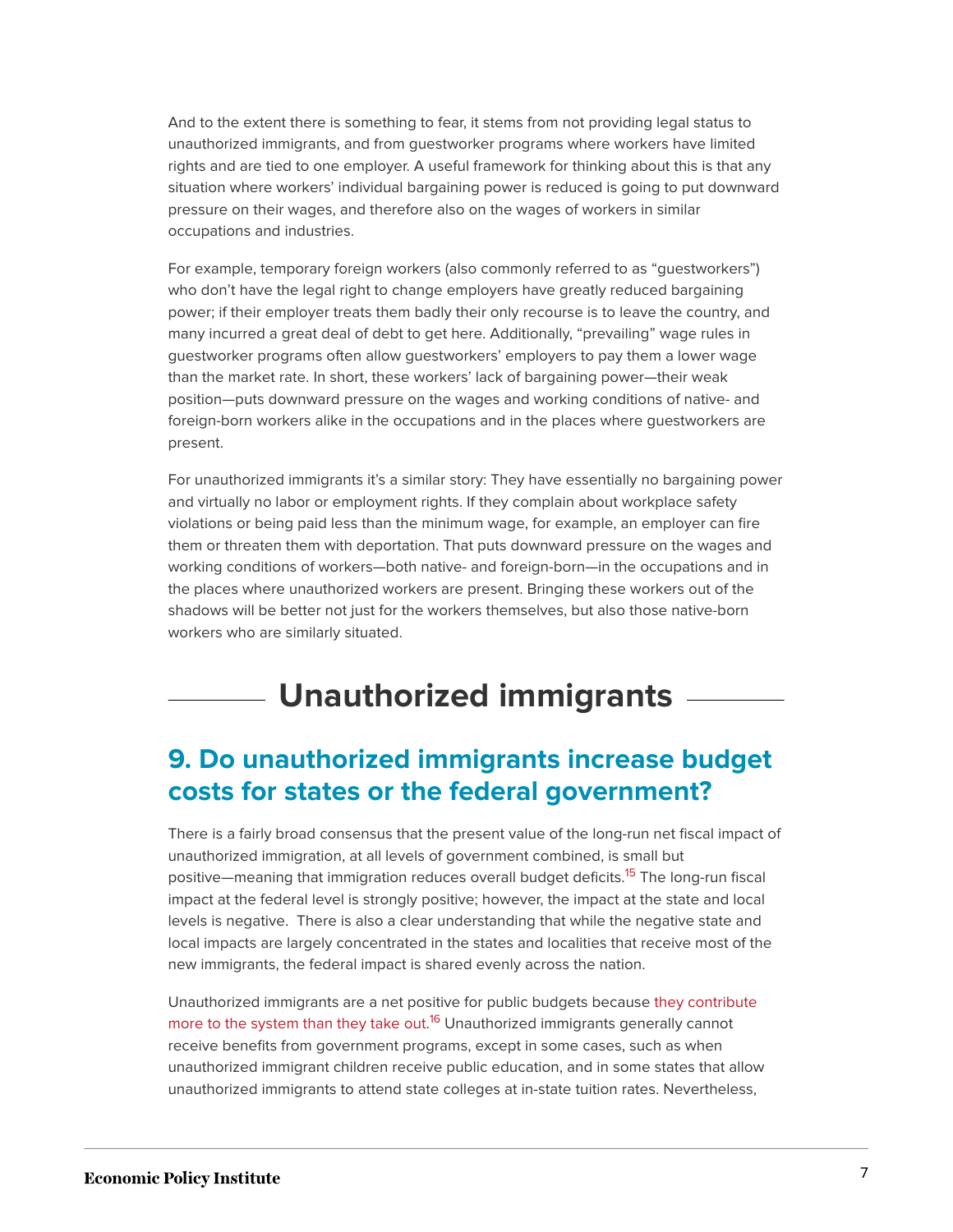most of these unauthorized immigrants will still pay taxes. The vast majority pay sales taxes in states with sales taxes, and property taxes through properties that they own or rent. Additionally, most unauthorized immigrant workers also pay payroll and income taxes. [The Social Security Administration estimates](https://www.nytimes.com/2005/04/05/business/05immigration.html?pagewanted=1&_r=1) that 75 percent of unauthorized immigrants are actually on formal payrolls, either using fraudulent Social Security numbers or Social Security numbers of the deceased.<sup>[17](#page-22-11)</sup> Unauthorized immigrants pay into Social Security via automatic payroll deductions, but they can never claim Social Security benefits. In 2005, it was [estimated](https://www.nytimes.com/2005/04/05/business/05immigration.html?pagewanted=1&_r=3&) that unauthorized immigrants paid about \$7 billion per year in Social Security taxes that they will never be able to reclaim.<sup>[18](#page-22-12)</sup>

<span id="page-8-2"></span><span id="page-8-1"></span><span id="page-8-0"></span>Unauthorized immigrants are also unlikely to receive any income credits available through the tax code, or to receive a tax refund if they overpaid in their regular payroll withholdings. The Tax Policy Center [estimates](http://www.taxpolicycenter.org/numbers/displayatab.cfm?DocID=3057) that 78 percent of American households that earned less than \$33,000 owed no federal income taxes in 2011.<sup>[19](#page-22-13)</sup> Many low-income taxpayers only paid marginal amounts if they did owe. Because of their low income levels, most unauthorized immigrants would likely fall into either of these categories. A significant portion of unauthorized immigrants file taxes using [Individual Taxpayer Identification](https://www.nytimes.com/2007/04/16/nyregion/16immig.html?pagewanted=print) [Numbers](https://www.nytimes.com/2007/04/16/nyregion/16immig.html?pagewanted=print) (ITINs);<sup>[20](#page-22-14)</sup> however, many unauthorized immigrants don't file because they fear deportation. If they don't file, they are never refunded money that was automatically withheld from their paychecks.

### <span id="page-8-3"></span>**10. Do unauthorized immigrants use public support programs like welfare, unemployment insurance, and food stamps?**

While it is possible that an unauthorized immigrant could benefit from a U.S. citizen or legal permanent resident family member receiving income support through a federal or state program, unauthorized immigrants themselves by and large are ineligible for such programs because of their immigration status.

### **11. Couldn't we just deport the 11.7 million unauthorized immigrants?**

<span id="page-8-4"></span>Aside from the [astronomical costs](http://americanprogress.org/issues/immigration/report/2010/03/19/7470/the-costs-of-mass-deportation/) it would impose<sup>[21](#page-22-15)</sup> and the fact that it's likely to be a logistical impossibility, it would actually hurt, not help, the economy and the jobs situation. The key intuition here is that while unauthorized immigrant workers add to the supply of labor, they also consume goods and services, thereby generating economic activity and creating jobs. One way to think of this is to remember that the labor force is growing all the time due to both immigration and native-born population growth, and that's okay, because the economy expands too. We all understand this intuitively; that's why we don't worry when a new graduate enters the labor force. We know those new graduates buy food and cars and clothes and pay rent. By the same token, unauthorized immigrants are not just workers, they are also consumers. We could remove them, which would indeed reduce the number of workers, but it would also reduce the jobs created by the economic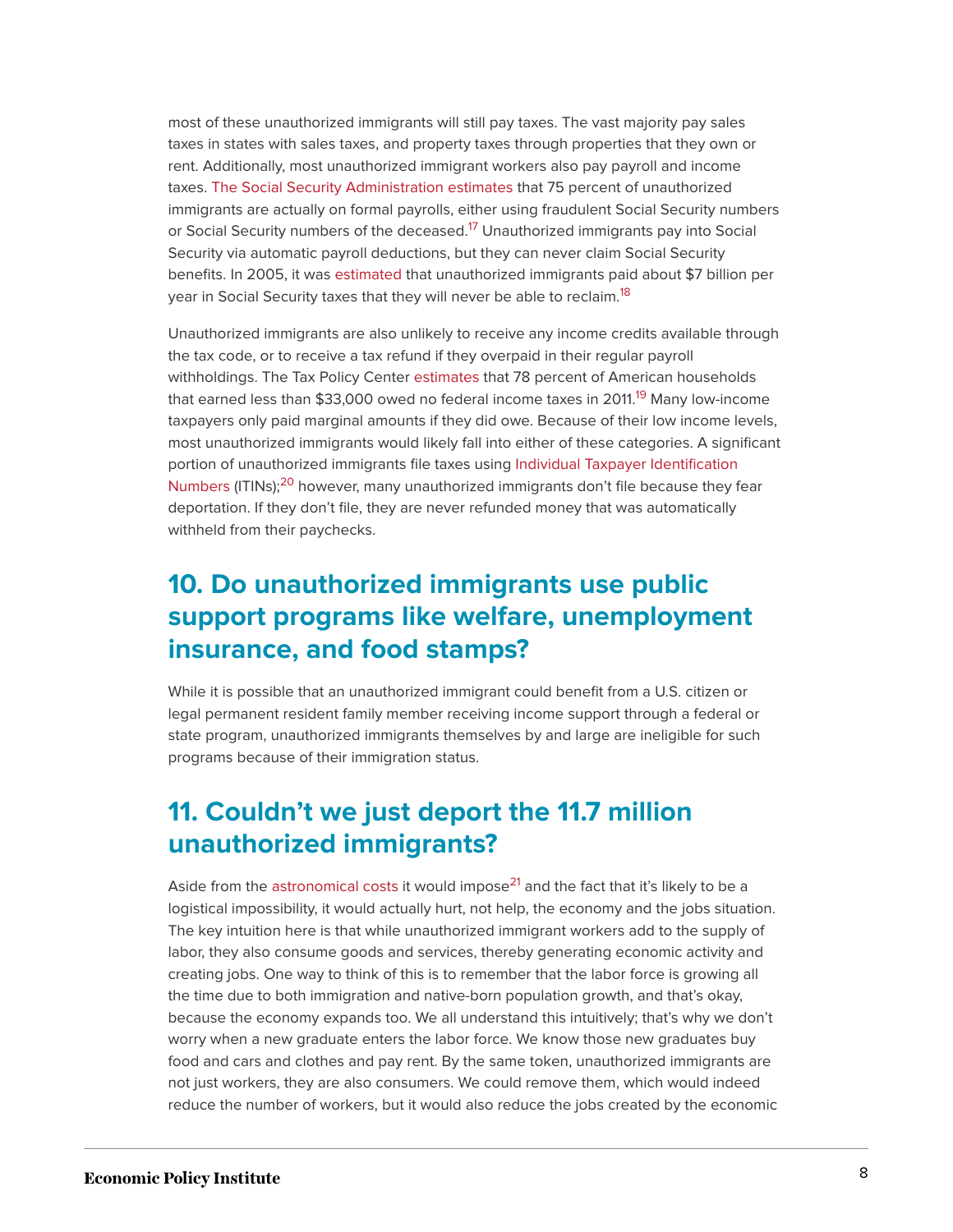activity they generate. So the right choice is to bring the unauthorized immigrants who are already here out of the shadows so they can help the country realize its economic potential.

### **12. Should we wait until the economy has recovered before regularizing the unauthorized immigrant population?**

No, this is precisely the time we should regularize the country's 11.7 million unauthorized immigrants by providing them legal status and a path to citizenship; it would actually be good for the economy and generate jobs. Providing legal status and citizenship enables unauthorized immigrants to produce and earn significantly more than they do when they are working without legal rights or protections and in constant fear of deportation. Their resulting productivity and wage gains ripple through the economy because immigrants are not just workers—they are also consumers and taxpayers. In particular, they will spend their increased earnings on items like food, clothing, housing, cars, and computers. That spending, in turn, will stimulate demand for more goods and services, which will create the need for more workers. In other words, it will create jobs.

## **Unaccompanied migrant children**

### **13. Why are tens of thousands of unaccompanied migrant children from Central America showing up on the Southwest U.S. border?**

<span id="page-9-0"></span>Tens of thousands of migrant children (or minors) from Mexico and Central America arrive at the Southwest border every year without a parent or guardian, but more recently, they have been arriving in increasing numbers from the Northern Triangle of Central America: El Salvador, Guatemala, and Honduras. These unaccompanied children are often referred to by the acronym "UAC," for "unaccompanied alien child." According to the United Nations High Commission for Refugees and various other sources, some of the principal reasons for their arrival are [violence](http://www.americanprogress.org/issues/immigration/news/2014/07/08/93370/statistical-analysis-shows-that-violence-not-deferred-action-is-behind-the-surge-of-unaccompanied-children-crossing-the-border/) and criminality in their home countries<sup>[22](#page-23-0)</sup> (El Salvador, Guatemala, and Honduras have some of the [highest homicide rates](http://acaps.org/en/news/other-situations-of-violence-in-the-northern-triangle-of-central-america/1) in the world),  $23$ including being forced to join [criminal gangs](https://www.nytimes.com/2014/07/10/world/americas/fleeing-gangs-children-head-to-us-border.html?hp&action=click&pgtype=Homepage&version=HpSum&module=second-column-region®ion=top-news&WT.nav=top-news) under threat of violence or death; $^{24}$  $^{24}$  $^{24}$  false rumors that children will receive some sort of legal status if they show up on the border and turn themselves in to immigration authorities; and the desire to [reunite with family](http://www.politico.com/story/2014/05/flood-of-child-migrants-a-neglected-challenge-107198_Page2.html) members living in the United States.<sup>[25](#page-23-3)</sup>

### <span id="page-9-3"></span><span id="page-9-2"></span><span id="page-9-1"></span>**14. How many unaccompanied migrant children**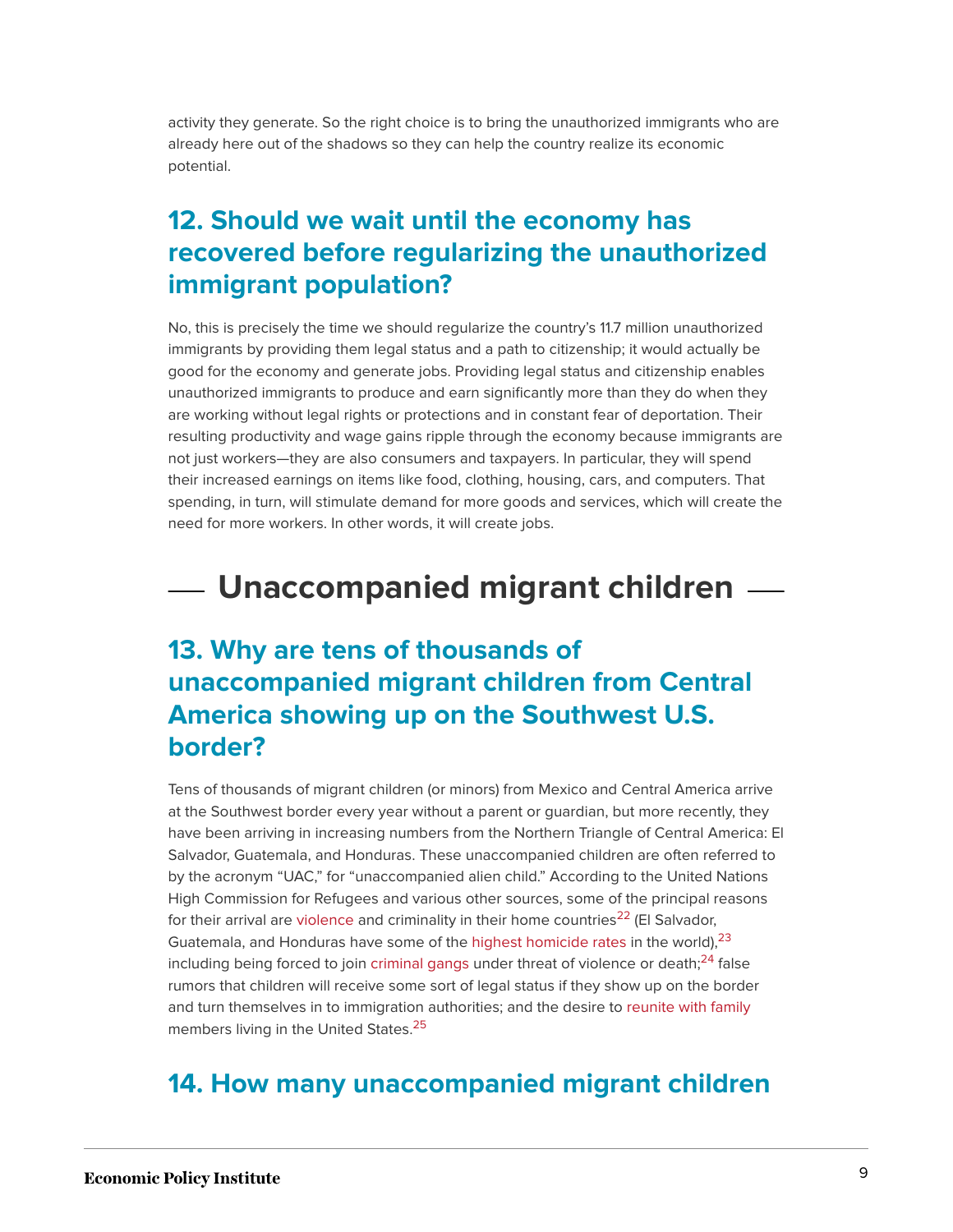## **have arrived from Central America and Mexico in the past few years?**

Since 2011, a rapidly increasing number of unauthorized unaccompanied migrant children from El Salvador, Guatemala, and Honduras have arrived at the Southwest U.S. border and been apprehended by the Border Patrol. As shown in **Table 3,** between October 2013 and June 2014, approximately 39,000 arrived.<sup>[26](#page-23-4)</sup> The total from these three countries has doubled each year since 2011. If Mexico is included in the total so far for fiscal 2014, the number of UACs apprehended is over 51,000 (although the number of Mexican UACs arriving has not been increasing over the same period).

### **Native country Fiscal 2009 Fiscal 2010 Fiscal 2011 Fiscal 2012 Fiscal 2013 Fiscal 2014\*** *El Salvador* 1,221 1,910 1,394 3,314 5,990 11,436 *Guatemala* 1,115 1,517 1,565 3,835 8,068 12,670 *Honduras* 968 1,017 974 2,997 6,747 15,027 *Mexico* 16,114 13,724 11,768 13,974 17,240 12,146

### <span id="page-10-0"></span>Table 3 **Unaccompanied alien children encountered, by fiscal year,**

\* Data for fiscal 2014 are through June 15.

**Source:** Adapted from U.S. Customs and Border Protection, "[Southwest Border Unaccompanied Alien](https://www.cbp.gov/newsroom/stats/southwest-border-unaccompanied-children) [Children,](https://www.cbp.gov/newsroom/stats/southwest-border-unaccompanied-children)" July 2014

**Economic Policy Institute** 

**fiscal 2009–2014\***

## **15. Is the United States the only country that Salvadorians, Guatemalans, and Hondurans are fleeing to?**

<span id="page-10-1"></span>No, the increased inflow of Central Americans from Northern Triangle countries is not unique to the United States. Between 2009 and 2013, Mexico, Panama, Nicaragua, Costa Rica, and Belize collectively saw a [712 percent increase](http://www.wola.org/commentary/3_myths_about_central_american_migration_to_the_us) in the number of asylum claims filed by nationals of El Salvador, Guatemala, and Honduras.<sup>[27](#page-23-5)</sup> This is strong evidence that—apart from the false rumors of relaxed treatment in the United States—people are desperate to escape these countries, and are seeking protection throughout the region.

### **16. Does the arrival of unaccompanied migrant children mean the U.S. border is not secure?**

Unaccompanied migrant children by and large are not evading U.S. immigration authorities and continuing into the interior of the United States. They are either being apprehended or voluntarily turning themselves in to the U.S. Border Patrol, which must then turn them over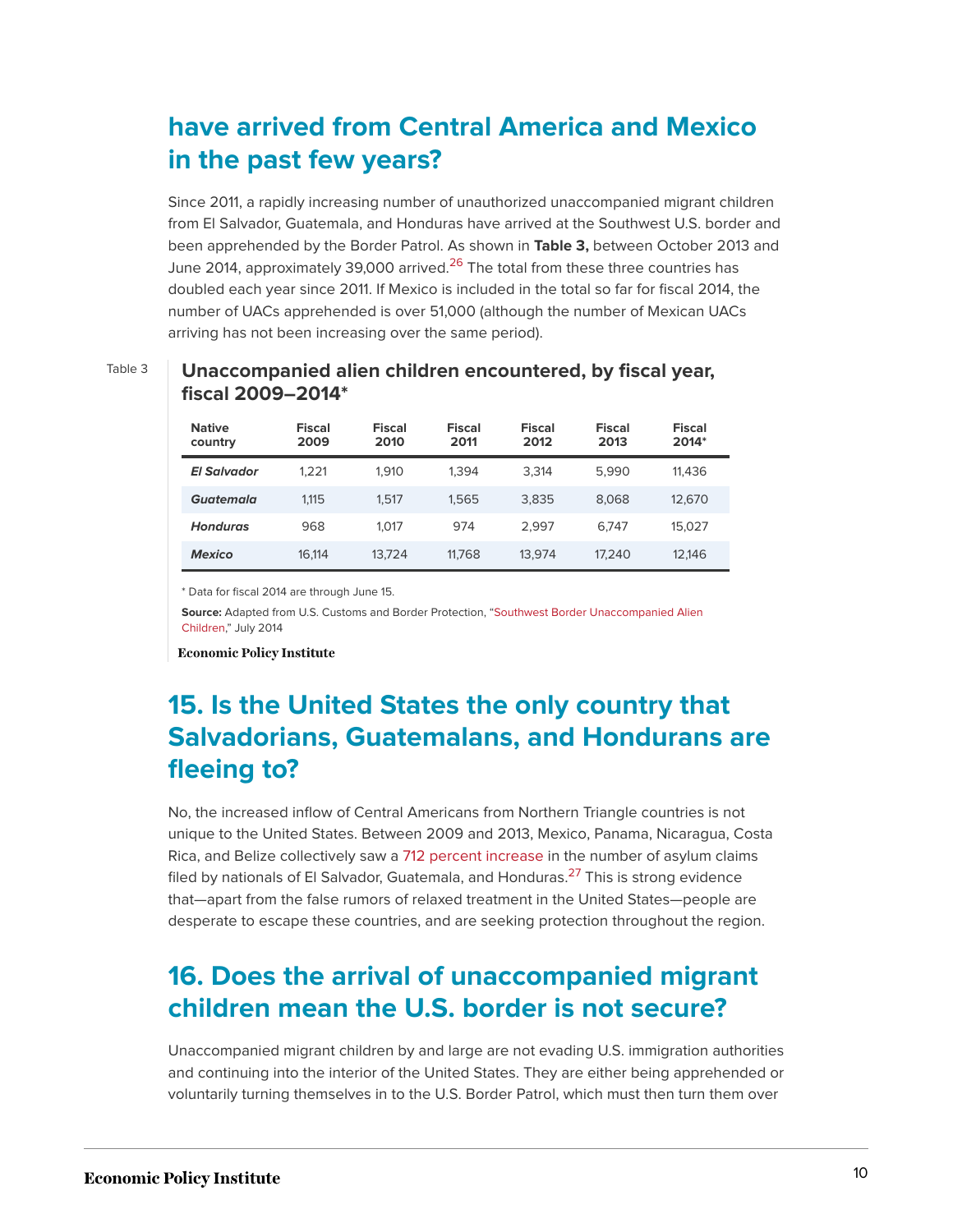within 72 hours to the custody of the Office of Refugee Resettlement within the U.S. Department of Health and Human Services if they are not from Canada or Mexico. As a result, proposals to further fortify the Southwest border with more manpower, for instance by [deploying National Guard troops,](http://www.huffingtonpost.com/2014/07/04/rick-perry-border_n_5556685.html) are likely to have little or no impact on the flow of unaccompanied migrant children or on safety near the border.<sup>[28](#page-23-6)</sup>

### <span id="page-11-0"></span>**17. What happens to these unaccompanied migrant children? Do we just send them home?**

Under a 2008 anti–human trafficking law, unaccompanied migrant children who are apprehended at the border are treated differently depending on whether they are from a country that is contiguous to the United States. UACs from Canada and Mexico may be removed without a hearing in immigration court, after a determination by a Customs and Border Protection officer. However, those from countries other than Canada and Mexico are turned over to the Department of Health and Human Services within 72 hours and put into standard deportation proceedings, which include a hearing before an immigration judge. While the law allows any person with a case before the immigration court to be represented by an attorney, the law does not require that all unaccompanied children have an attorney in court, nor does the law provide the funding to pay for an attorney. As a result, while unaccompanied migrant children are provided with advice from an advocate, only some receive legal representation, either from an attorney providing services pro bono, or because the child (or someone paying on his or her behalf) can afford an attorney. Many children are left with no choice but to represent themselves at their own deportation hearings. A judge then determines whether the child is entitled to some form of immigration relief, including a T visa (for victims of trafficking), U visa (for victims of certain crimes), the granting of asylum, or Special Immigrant Juvenile status (which leads to permanent residence). But if the child is not found to be eligible for any U.S. immigration status or deferred action, the child may be removed to his or her country of origin.

### **18. Is the U.S. immigration system equipped to handle the increased flow of unaccompanied migrant children?**

Two aspects of the U.S. immigration system have been exposed as ill-equipped to manage the increase in unaccompanied migrant children.

<span id="page-11-1"></span>First, the United States does not have an adequate number of facilities that can house the current elevated level of UACs. UACs are detained by Customs and Border Protection for up to 72 hours. During this period, overcrowding has led to many being detained in [prisons or military bases,](https://www.vox.com/2014/6/16/5813406/explain-child-migrant-crisis-central-america-unaccompanied-children-immigrants-daca/in/5577523) often in unacceptable conditions.<sup>[29](#page-23-7)</sup> After being turned over to the Office of Refugee Resettlement in the Department of Health and Human Services (HHS), the vast majority of UACs are released by HHS to a relative or family friend while they await their hearing before an immigration judge. But those without a family member to care for them are put into foster care or housed in long-term care facilities managed by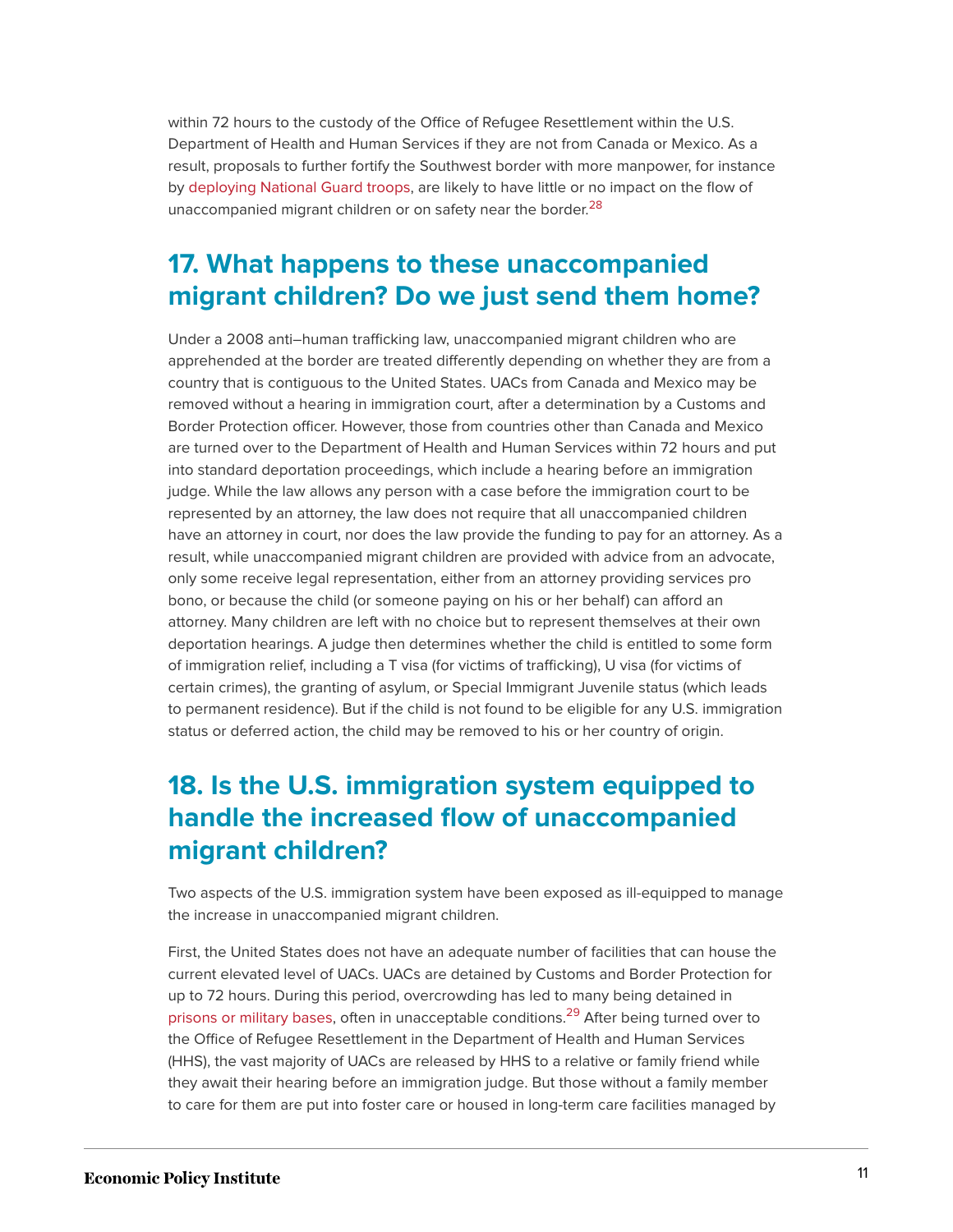<span id="page-12-1"></span><span id="page-12-0"></span>HHS. HHS facilities only have enough beds to accommodate [6,000 to 8,000](http://cdn1.vox-cdn.com/imported_assets/2246183/acf-disc-chart.jpg) children at any one time,<sup>[30](#page-23-8)</sup> which is far from enough, leading HHS to house many in makeshift shelters [such as Army Reserve facilities.](https://www.washingtonpost.com/local/md-politics/graffiti-on-proposed-shelter-for-immigrant-children-in-maryland-no-illeagles-here/2014/07/14/cc89610a-0b89-11e4-b8e5-d0de80767fc2_story.html)<sup>[31](#page-23-9)</sup>

<span id="page-12-4"></span><span id="page-12-3"></span><span id="page-12-2"></span>Second, U.S. immigration courts are also proving to be inadequate, underfunded, and understaffed. The immigration court system only employs 243 immigration judges, while currently having a backlog of  $375,500$  cases.<sup>[32](#page-23-10)</sup> As a result, the average wait time for a hearing in immigration court is [587 days.](http://trac.syr.edu/phptools/immigration/court_backlog/apprep_backlog_avgdays.php)<sup>[33](#page-23-11)</sup> Central American UACs are entitled to a hearing in immigration court under U.S. law to determine whether they qualify for an immigration status or if they will be repatriated to their home country, which can result in UACs residing in the United States for years before their cases are resolved. The Obama administration has indicated that UAC hearings will now be [moved to the front of the](https://www.nytimes.com/2014/07/09/us/us-adjusts-court-flow-to-meet-rise-in-migrants.html?smid=tw-share) [line,](https://www.nytimes.com/2014/07/09/us/us-adjusts-court-flow-to-meet-rise-in-migrants.html?smid=tw-share)<sup>[34](#page-23-12)</sup> which is helpful for individual UACs but does not remedy the shortage of immigration judges or the long wait times for other immigrants awaiting a hearing in immigration court. The court system also does not have funds to provide every UAC with legal counsel and representation during court proceedings, nor does the law require it.

## **Labor migration**

### **19. Which legal routes are available to immigrants seeking to work in the United States?**

Foreign-born workers may enter the United States for work through a number of temporary and permanent visa programs. Temporary visas are also known as "nonimmigrant" visas, many of which grant the worker legal status and work authorization for a set period of time and usually for a specific employer, and none of which automatically lead to permanent residence and naturalization (citizenship). "Employmentbased" immigrant visas, on the other hand, grant the worker legal permanent resident (LPR) status, and in most cases a U.S. employer must petition for the visa on behalf of the worker. An employment-based immigrant visa holder can obtain citizenship after remaining in LPR status for 5 years and meeting certain other requirements.

Foreign-born persons who enter the United States lawfully after being granted an immigrant visa by virtue of being granted refugee status, a diversity (lottery) visa, or because of a family relationship they have with a U.S. citizen or legal permanent resident, may also seek employment and be hired with almost any employer (except for positions that require citizenship; for example, certain positions that require a high level of security clearance). Although these categories of immigrant visas permit employment, they are not considered to be "employment-based" visas because the foreign-born worker is not coming to the United States to work in a particular position for a specified employer, nor do they fall under the annual numerical limitations on employment-based visas.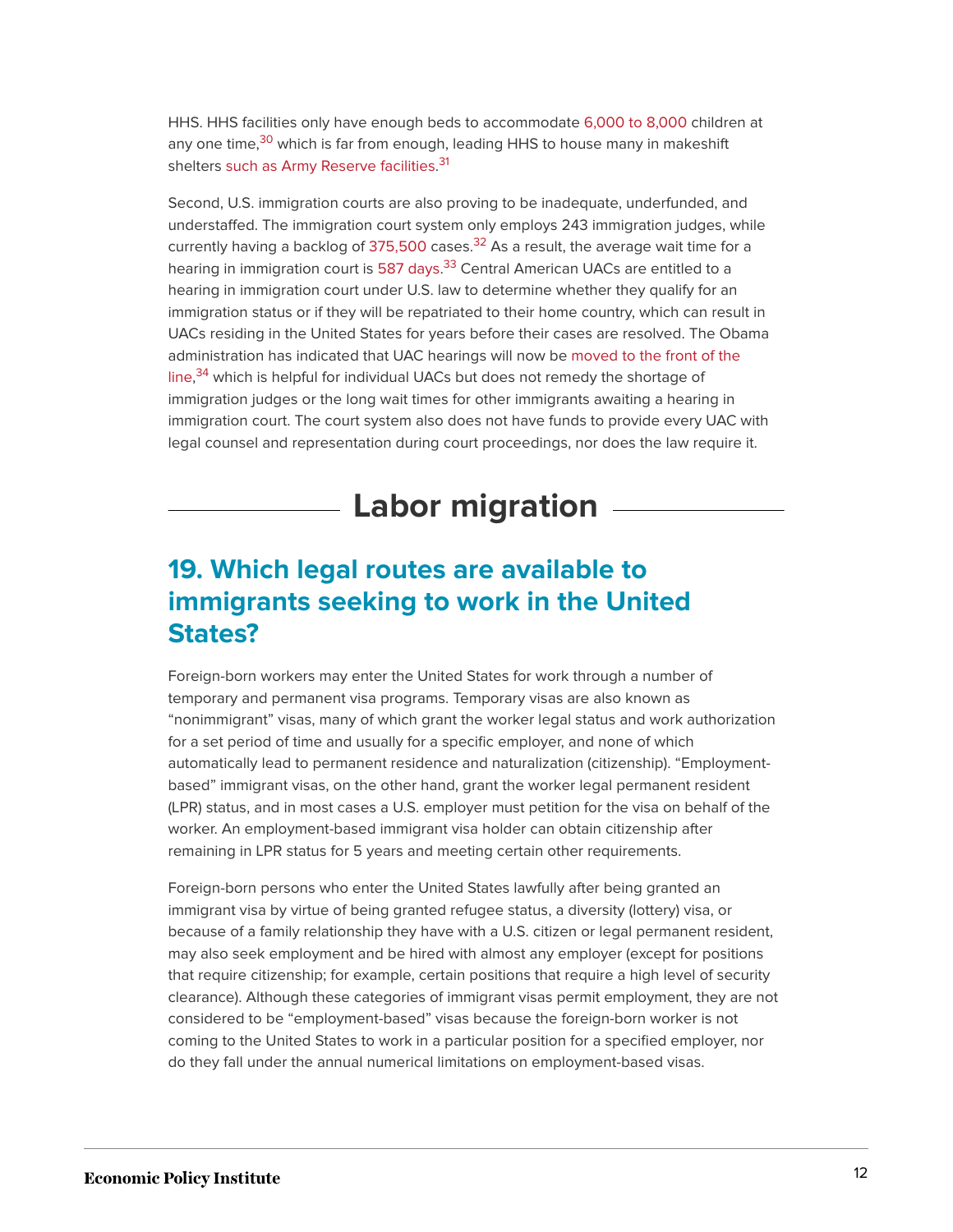## **20. What are the different classifications of employment-based (EB) immigrant visas?**

There are five classifications of employment-based (EB) immigrant visas (referred to as "preferences" in U.S. immigration law):

- 1. **Employment-based first preference (EB-1):** Priority workers (persons with extraordinary ability in the sciences, arts, education, business, or athletics; outstanding professors and researchers with at least three years of experience in teaching or research, who are recognized internationally; multinational managers or executives)
- 2. **Employment-based second preference (EB-2):** Professionals with advanced degrees, and persons with exceptional ability
- 3. **Employment-based third preference (EB-3):** Skilled workers, professional and other (lesser-skilled, non-professional) workers
- 4. **Employment-based fourth preference (EB-4):** Certain special immigrants (religious workers, broadcasters, Iraqi/Afghan translators, Iraqis who have assisted the United States, international organization employees, physicians, armed forces members, Panama Canal Zone employees, retired NATO-6 employees, spouses and children of deceased NATO-6 employees)
- 5. **Employment-based fifth preference (EB-5):** Immigrant investor program participants<sup>[35](#page-23-13)</sup>

### <span id="page-13-0"></span>**21. What are the annual numerical limits on EB immigrant visas?**

As specified in U.S. law, a total of 140,000 EB visas may be granted each fiscal year. Each EB classification has its own annual numerical limit:

- **EB-1: 40,000**
- EB-2: 40,000
- **EB-3: 40,000**
- **EB-4: 10,000**
- EB-5: 10,000

There are also per-country numerical limits. No more than 7 percent of the total of EB immigrants in a fiscal year may originate from any single country. This limit is designed to preserve diversity among incoming immigrants by preventing any particular immigrant group from dominating the annual flow of immigrants.

In addition, it is important to note that immediate family members (spouses and children) of principal EB immigrants who are granted an immigrant visa count against the numerical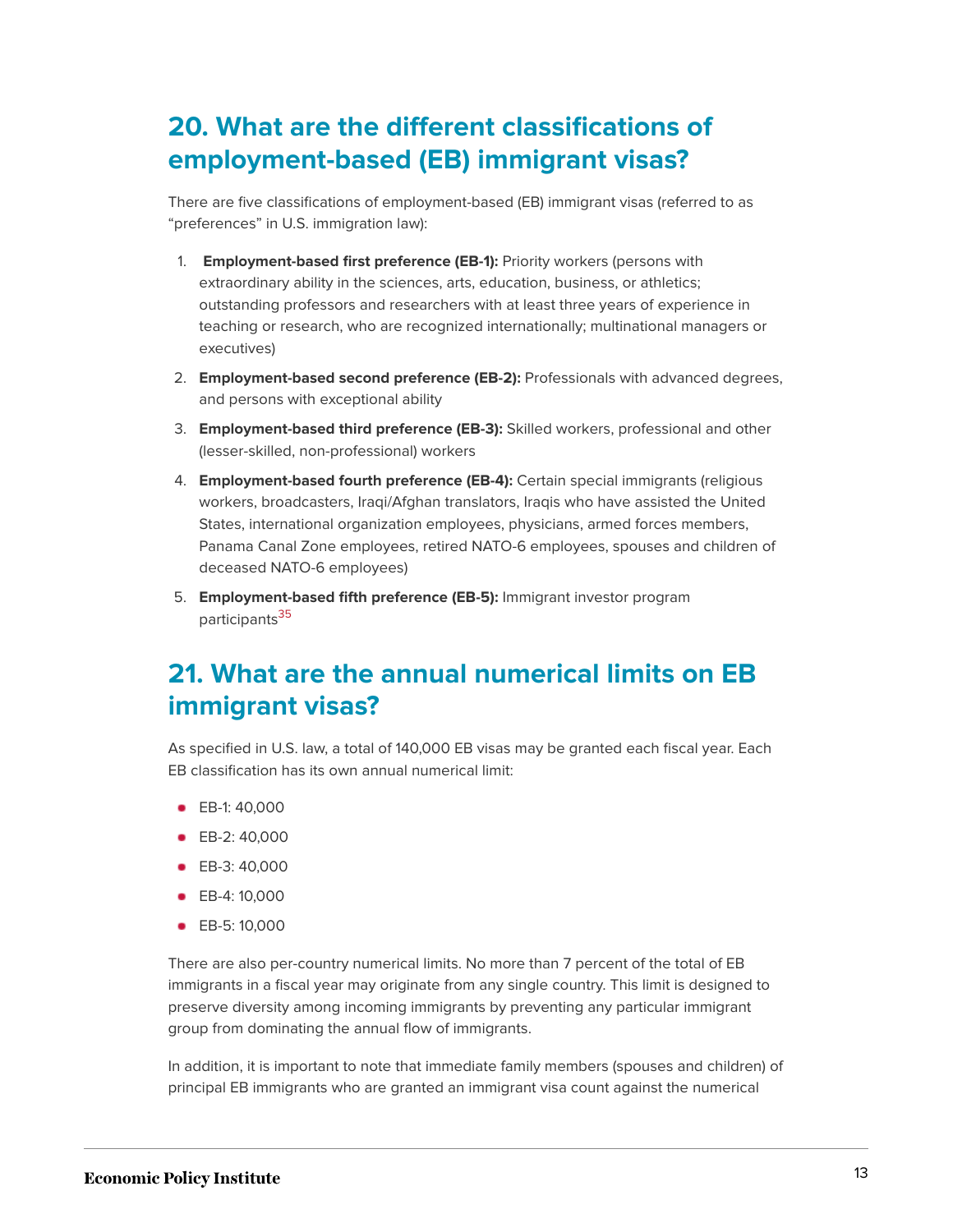limits in the EB category. This means that every year approximately half of EB immigrant visas are issued to the family members of principal EB immigrants.

## **22. What are the different classifications of nonimmigrant visas that permit employment in the United States?**

<span id="page-14-0"></span>According to the Congressional Research Service, the United States currently has "24 major nonimmigrant visa categories, and 87 specific types of nonimmigrant visas."<sup>[36](#page-24-0)</sup> Many, but not all, classifications permit the nonimmigrant beneficiary to be employed. Some are known as traditional work visas, especially those in the "H" category, some of which (but not all) require that an employer first attest or certify that there are no available U.S. workers. TN visas (for Canadian and Mexican professionals) and L-1 visas (for intracompany transfers, specifically managers, executives, and employees with "specialized knowledge") are also typical work visas, but do not require any form of labor certification or attestation. Other visa classifications permit employment but may be granted ostensibly for another purpose (for instance, for university-level studies or to facilitate an international cultural exchange). **Table 4** displays some of the most common nonimmigrant visa classifications that permit employment, along with a general description and examples of typical occupations under each.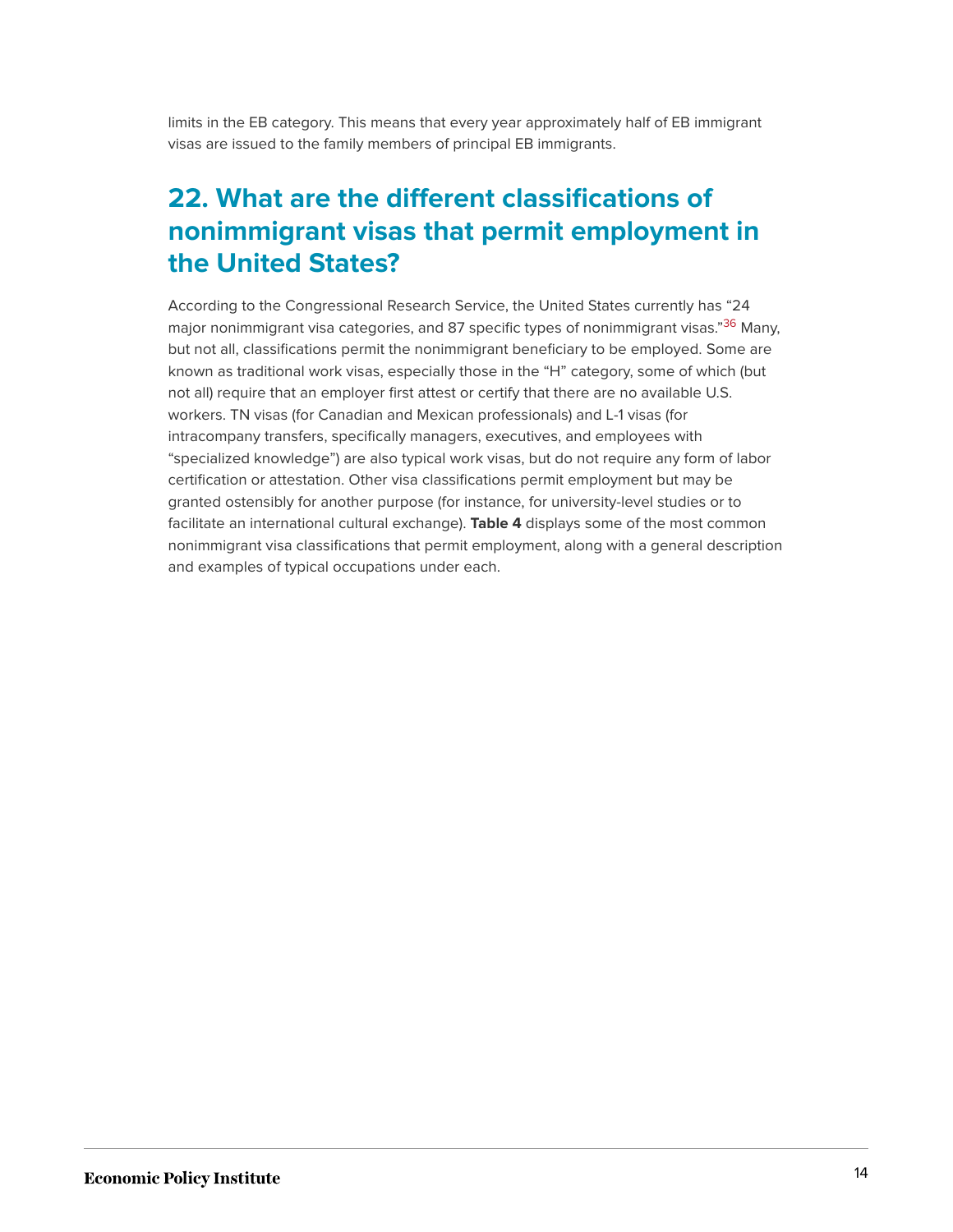### Table 4 **Description and typical occupations of common nonimmigrant visa classifications that authorize employment**

| <b>Visa classification</b>                                           | <b>Description</b>                                                                                                | <b>Typical occupations</b>                                                                                                                                                                                                                                                                                                                             |  |  |
|----------------------------------------------------------------------|-------------------------------------------------------------------------------------------------------------------|--------------------------------------------------------------------------------------------------------------------------------------------------------------------------------------------------------------------------------------------------------------------------------------------------------------------------------------------------------|--|--|
| <b>Traditional work visas</b>                                        |                                                                                                                   |                                                                                                                                                                                                                                                                                                                                                        |  |  |
| $H-1B$                                                               | Specialty occupations that require a college<br>degree or its equivalent                                          | Computer and information technology,<br>accountants, physicians, nurses, teachers                                                                                                                                                                                                                                                                      |  |  |
| $H - 2A$                                                             | Seasonal agricultural occupations                                                                                 | Fruit and vegetable crop farming, tobacco<br>farming, shepherding                                                                                                                                                                                                                                                                                      |  |  |
| $H-2B$                                                               | Seasonal non-agricultural occupations that<br>do not require a college degree                                     | Landscaping and groundskeeping, forestry,<br>housekeeping, construction, seafood<br>processing                                                                                                                                                                                                                                                         |  |  |
| $L - 1$                                                              | Intracompany transfers, either managers<br>and executives or employees with<br>"specialized knowledge"            | Corporate managers and executives,<br>information technology occupations                                                                                                                                                                                                                                                                               |  |  |
| $O-1$                                                                | Persons with extraordinary ability in the<br>sciences, art, education, business, or<br>athletics                  |                                                                                                                                                                                                                                                                                                                                                        |  |  |
| $P-1$                                                                | Internationally recognized athletes or<br>members of entertainment groups;<br>essential support personnel         | Professional athletes, professional and well<br>known entertainers, circus performers and<br>their staff, other support staff                                                                                                                                                                                                                          |  |  |
| <b>TN</b>                                                            | Canadian and Mexican professionals (visa<br>created by North American Free Trade<br>Agreement)                    | Accountants, architects, economists,<br>lawyers, pharmacists, teachers                                                                                                                                                                                                                                                                                 |  |  |
| Other visa classifications that<br>permit up to full-time employment |                                                                                                                   |                                                                                                                                                                                                                                                                                                                                                        |  |  |
| $F-1$                                                                | Foreign university students                                                                                       | Various on-campus occupations,<br>information technology occupations<br>(especially in the Optional Practical Training<br>program)                                                                                                                                                                                                                     |  |  |
| A-3                                                                  | Attendants, servants, or personal<br>employees of diplomats, embassy workers,<br>and foreign government officials | Domestic workers                                                                                                                                                                                                                                                                                                                                       |  |  |
| $G-5$                                                                | Attendants, servants, or personal<br>employees of representatives and staffers<br>of international organizations  | Domestic workers                                                                                                                                                                                                                                                                                                                                       |  |  |
| $J-1$                                                                | Exchange visitors                                                                                                 | Various programs (approximately 15)-such<br>as Summer Work Travel, Intern/Trainee,<br>Camp Counselors, Alien Physicians, and<br>Teachers-permit a wide range of<br>occupations and varying skill levels,<br>including amusement and recreation park<br>workers, lifeguards, housekeepers,<br>teachers, camp counselors, physicians, and<br>farmworkers |  |  |
| $B-1$                                                                | Business visitors (cannot receive<br>remuneration from a U.S. source)                                             | Attending business meetings; maintenance<br>of goods purchased by U.S. company from<br>home country; B-1 in lieu of J-1, or H-1B, or<br>H-3; personal servants of B-1 business<br>visitor                                                                                                                                                              |  |  |

**Source:** [U.S. Citizenship and Immigration Services website](www.uscis.gov), accessed July 2014; [U.S. Department of State](www.state.gov) [website,](www.state.gov) accessed July 2014; Immigration and Nationality Act § 101(a)(15)

**Economic Policy Institute**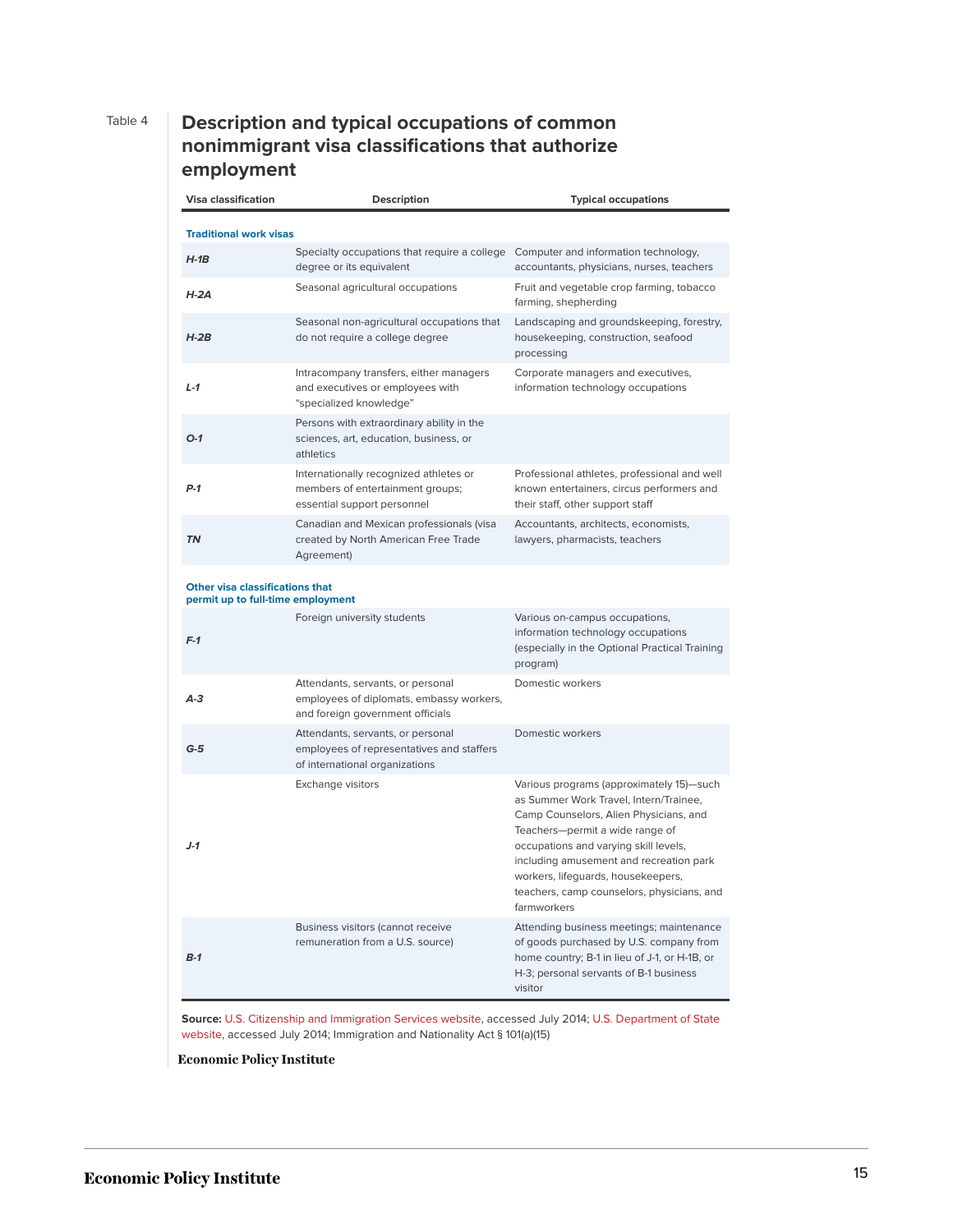## **23. What are the annual numerical limits and periods of stay that are allowed on the major nonimmigrant visa classifications that permit employment?**

Only a few nonimmigrant visa classifications that permit employment have annual numerical limits set by law. The ones that do are all in the H category. The Summer Work Travel program, one of the (out of approximately 15 total) programs in the J-1 visa Exchange Visitor Program, has an annual limit under a regulation promulgated by the State Department. Each visa classification, because it is temporary, only permits the beneficiary to remain in the United States for a determined period of time, which is set out in law or regulation. Listed in **Table 5** are some of the most common nonimmigrant visa classifications that permit employment, with the corresponding annual numerical limit (where applicable), the number of visas that were granted in fiscal 2013, and the period of stay in the United States that each visa classification authorizes.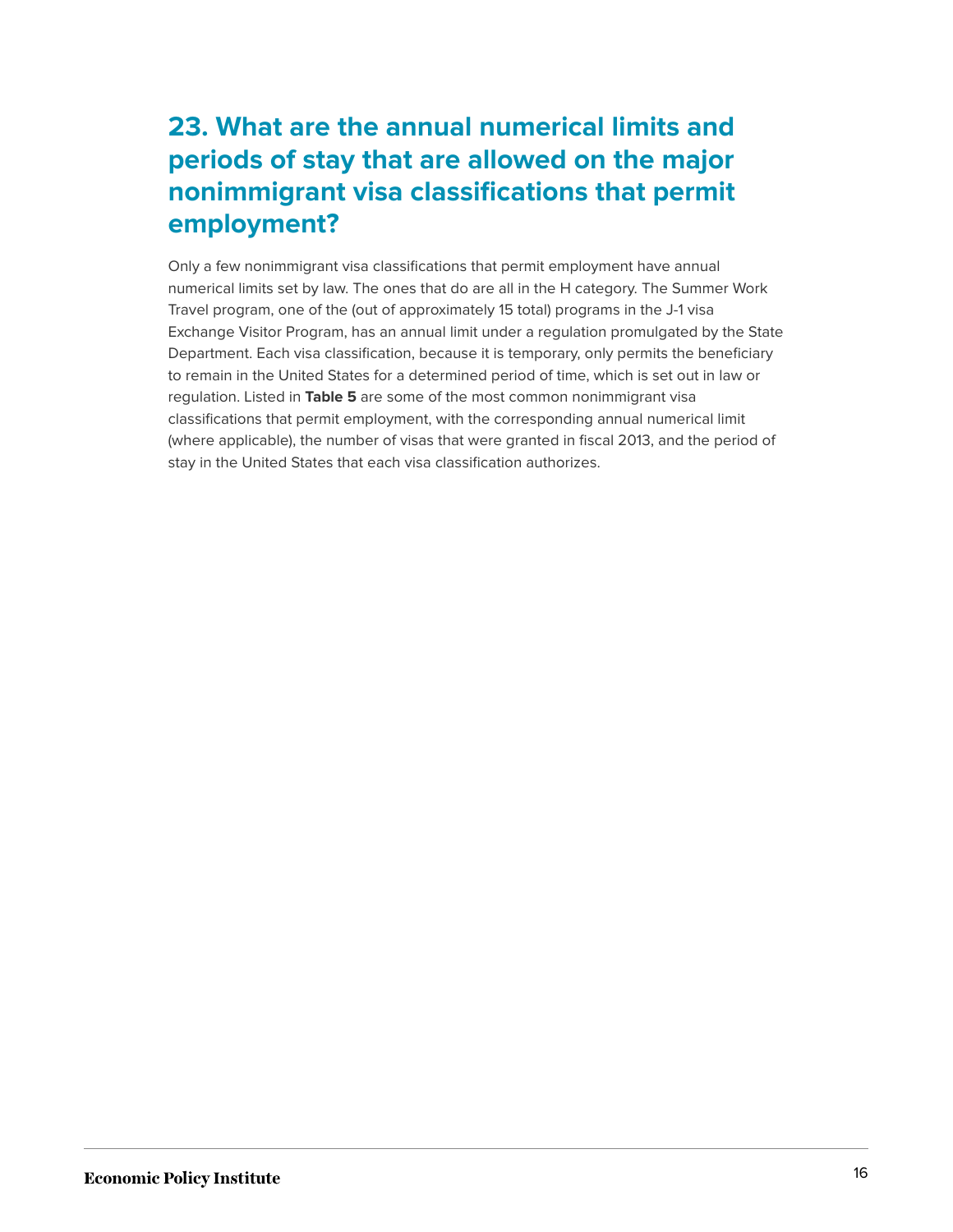### Table 5 **Annual numerical limit, number of visas granted in fiscal 2013, and period of stay for the most common nonimmigrant visa classifications that permit employment**

| Visa<br>classification | <b>Annual numerical limit</b>                                                                                                                                                                                          | Total<br>visas<br>granted,<br>fiscal<br>2013      | Period of stay                                                                                                                                                                                                                                                                 |
|------------------------|------------------------------------------------------------------------------------------------------------------------------------------------------------------------------------------------------------------------|---------------------------------------------------|--------------------------------------------------------------------------------------------------------------------------------------------------------------------------------------------------------------------------------------------------------------------------------|
| $H-1B$                 | 65,000 (for-profit employers);<br>20,000 additionally available for<br>workers possessing master's<br>degree and working for a for-profit<br>employer; no annual limit for<br>non-profit and research<br>organizations | 153,223                                           | Six years; renewable annually until a permanent<br>residence visa becomes available, if employer<br>has petitioned for an immigrant visa or filed for<br>permanent labor certification                                                                                         |
| $H - 2A$               | No annual limit                                                                                                                                                                                                        | 74,192                                            | Typically 10 months, but also renewable in<br>one-year increments up to three years                                                                                                                                                                                            |
| $H-2B$                 | 66,000                                                                                                                                                                                                                 | 57,600                                            | Typically 10 months, but also renewable in<br>one-year increments up to three years                                                                                                                                                                                            |
| $L-1$                  | No annual limit                                                                                                                                                                                                        | 66,700                                            | Seven years for managers and executives<br>(L-1A); five years for employees with<br>"specialized knowledge" (L-1B)                                                                                                                                                             |
| $O-1$                  | No annual limit                                                                                                                                                                                                        | 12,359                                            | Up to three years; renewable in one-year<br>increments at U.S. Citizenship and Immigration<br>Services discretion                                                                                                                                                              |
| $P-1$                  | No annual limit                                                                                                                                                                                                        | 23,269                                            | 10 years for athletes and essential support<br>personnel                                                                                                                                                                                                                       |
| <b>TN</b>              | No annual limit                                                                                                                                                                                                        | 9,548                                             | Up to three years; may petition for extension or<br>depart U.S. and apply for new three-year period                                                                                                                                                                            |
| $F-1$                  | No annual limit                                                                                                                                                                                                        | for OPT                                           | 534,320; Duration of academic program; one year of<br>123,328 OPT; 29 months for OPT with qualifying STEM<br>degree                                                                                                                                                            |
| $A-3$                  | No annual limit                                                                                                                                                                                                        | 1.135                                             | Initially valid for up to three years, and may be<br>extended in two-year increments. However,<br>Department of State practice is to issue for a<br>maximum period of 24 months, and the visa is<br>renewable. Overall, length of stay may not<br>exceed that of the employer. |
| $G-5$                  | No annual limit                                                                                                                                                                                                        | 736                                               | Initially valid for up to three years, and may be<br>extended in two-year increments. However,<br>Department of State practice is to issue for a<br>maximum period of 24 months, and the visa is<br>renewable. Overall, length of stay may not<br>exceed that of the employer. |
| $J-1$                  | No annual limit, except in Summer<br>Work Travel (SWT) program<br>(109,000)                                                                                                                                            | 312,522;<br>91,763<br>for SWT<br>(fiscal<br>2012) | Duration of program; four months for SWT; 12<br>months for interns; 18 months for trainees, three<br>years for teachers                                                                                                                                                        |
| $B-1$                  | No annual limit                                                                                                                                                                                                        | 41,956                                            | Duration of visa approved by State Department;<br>admission normally valid for six months                                                                                                                                                                                      |

**Source:** U.S. [Citizenship and Immigration Services website](www.uscis.gov), accessed July 2014; U.S. Department of State, "[Nonimmigrant Visa Statistics"](http://travel.state.gov/content/visas/english/law-and-policy/statistics/non-immigrant-visas.html); U.S. Department of State, "[J-1 Visa Basics: Facts and Figures"](http://travel.state.gov/content/visas/english/law-and-policy/statistics/non-immigrant-visas.html); U.S. Department of State, [Foreign Affairs Manual](http://travel.state.gov/content/visas/english/law-and-policy/statistics/non-immigrant-visas.html); Immigration and Nationality Act

**Economic Policy Institute** 

### **24. Are employers required to pay temporary**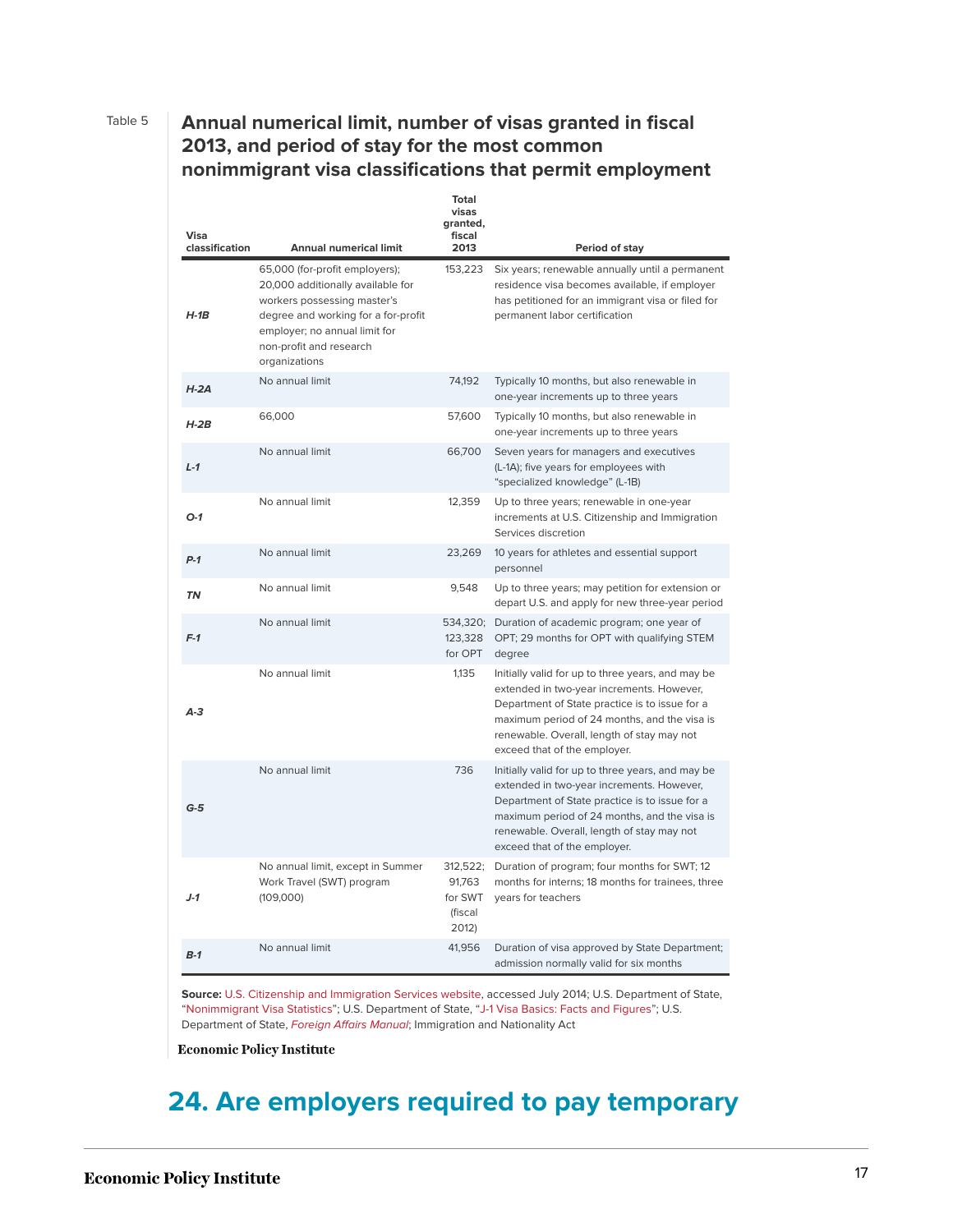### **foreign workers the minimum wage?**

Regardless of employees' immigration status, employers must abide by the rules set out in the Fair Labor Standards Act (and its implementing regulations), which include the federal minimum wage and overtime pay requirements for most workers in the United States, as well as any applicable state and local wage and hour laws. However, some occupations filled by temporary foreign workers are exempt from the state or federal minimum wage (for example, if they work for an amusement park that is only open seasonally).

Three programs in the H category require employers to pay a "prevailing" or "adverse effect" wage rate. This is because under U.S. laws and regulations, the wages and working conditions of foreign workers in these programs are prohibited from adversely affecting the wages and working conditions of U.S. workers. Nevertheless, it should be noted that in practice, in some cases prevailing wage rules may result in allowing employers to pay their temporary foreign workers less than the true market rate. In the H-1B and H-2B programs (which concern, respectively, specialty occupations that require a college degree or its equivalent, and seasonal nonagricultural occupations not requiring a college degree), Department of Labor and Department of Homeland Security regulations set out the rules for the prevailing wage levels. The H-2B program currently requires that the average wage in the occupation and local area be paid to the worker (unless a collective bargaining agreement applies), while the H-1B program sets four wage levels that are intended to correspond with each foreign worker's education and experience. The required wage levels are based on Occupational Employment Statistics survey data published by the Bureau of Labor Statistics (with an exception being in the H-2B program, where employers may instead have an alternate wage approved based on a privately conducted wage survey).

Under Department of Labor regulations, the H-2A program (which concerns seasonal agricultural occupations) requires employers to pay the highest of the "adverse effect wage rate" (AEWR), the prevailing piece rate (i.e., the payment received per piece of fruit or vegetable picked), an agreed-upon collectively bargained wage (if applicable), or the federal or state minimum wage. Farmworker Justice, an advocacy organization that works on behalf of the interests of farmworkers, [explains that the AEWR is](https://www.farmworkerjustice.org/sites/default/files/AEWR%20Fact%20Sheet.pdf) "the regional weighted average hourly wage rate for field and livestock workers combined, as measured by the Department of Agriculture's (USDA) annual Farm Labor Survey of nonsupervisory farm and ranch workers."<sup>[37](#page-24-1)</sup>

### <span id="page-18-0"></span>**25. Can temporary foreign workers switch employers?**

In most cases, temporary foreign workers cannot switch to another employer while retaining a valid visa status. This is because the employer petitions the U.S. government for the visa that is granted to the foreign worker; in that sense, the employer controls or "owns" the visa. In most visa programs, if a temporary foreign worker is fired from his or her job before he or she can obtain another valid visa status under a different classification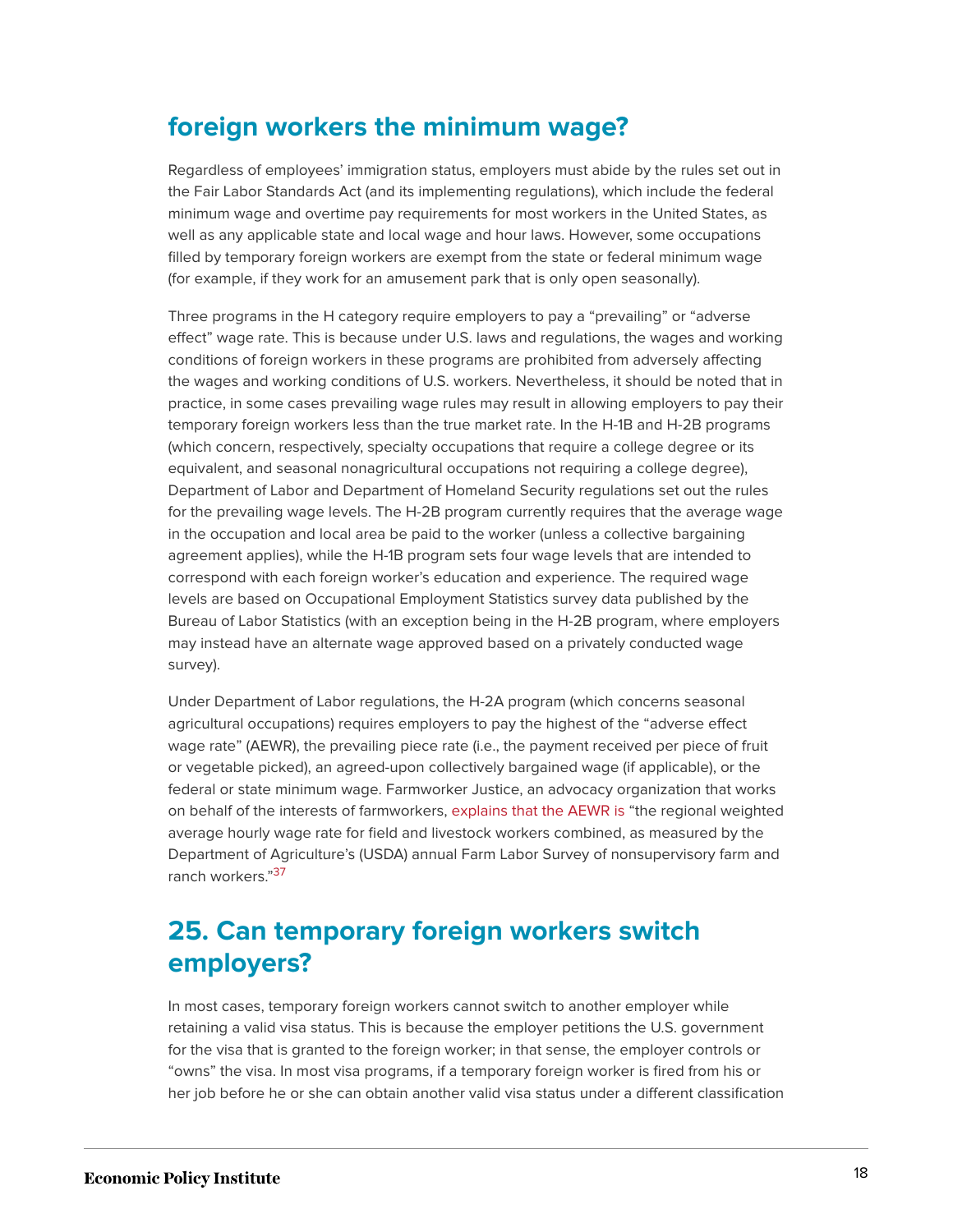or a new visa in the same classification, the worker becomes removable from the United States (this is especially true in the H visa programs).

There are some classifications where a temporary foreign worker may switch employers. These include the H-1B visa (for those in specialty occupations requiring a college degree or its equivalent), the Optional Practical Training program (for foreign university students with F-1 visas), and the J-1 visa (for exchange visitors). However, doing so requires a new employer and preapproval from the government (or a sponsor agency in the case of J-1 exchange visitors). Some nonimmigrant visa classifications, for example the L-2 and J-2 (for spouses of L-1 intracompany transferees and J-1 exchange visitors, respectively), may be employed without being tied to a particular employer.

### **26. Which regions and countries do permanent immigrant workers come from?**

In fiscal 2013, a majority of immigrants receiving lawful permanent resident status in the employment-based (EB) preference categories came from Asia, followed by Europe, North America, South America, Africa, and Oceania, as shown in **Table 6**.

### Table 6 **Number of permanent, employment-based immigrant visas granted, by immigrants' region of birth, fiscal 2013**

| Region of birth of employment-based<br>immigrant visa beneficiaries | Number of employment-based<br>immigrant visas issued |
|---------------------------------------------------------------------|------------------------------------------------------|
| Asia                                                                | 101,860                                              |
| <b>Europe</b>                                                       | 21,806                                               |
| <b>North America</b>                                                | 18,676                                               |
| <b>South America</b>                                                | 11,833                                               |
| <b>Africa</b>                                                       | 5,605                                                |
| <b>Oceania</b>                                                      | 1,201                                                |
| <b>Unknown</b>                                                      | 129                                                  |
| <b>Total</b>                                                        | 161,110                                              |

**Source:** U.S. Department of Homeland Security, Office of Immigration Statistics, "[Table 10. Persons](https://www.dhs.gov/sites/default/files/publications/immigration-statistics/yearbook/2013/LPR/table10d.xls) [Obtaining Lawful Permanent Resident Status by Broad Class of Admission and Region and Country of](https://www.dhs.gov/sites/default/files/publications/immigration-statistics/yearbook/2013/LPR/table10d.xls) [Birth: Fiscal Year 2013"](https://www.dhs.gov/sites/default/files/publications/immigration-statistics/yearbook/2013/LPR/table10d.xls)

**Economic Policy Institute** 

In fiscal 2013, the top country of birth for immigrants receiving lawful permanent resident status in the employment-based preference categories was India, followed by China, South Korea, the Philippines, and Mexico. The top 15 countries of birth of EB immigrant visa beneficiaries in 2013 are listed in **Table 7**.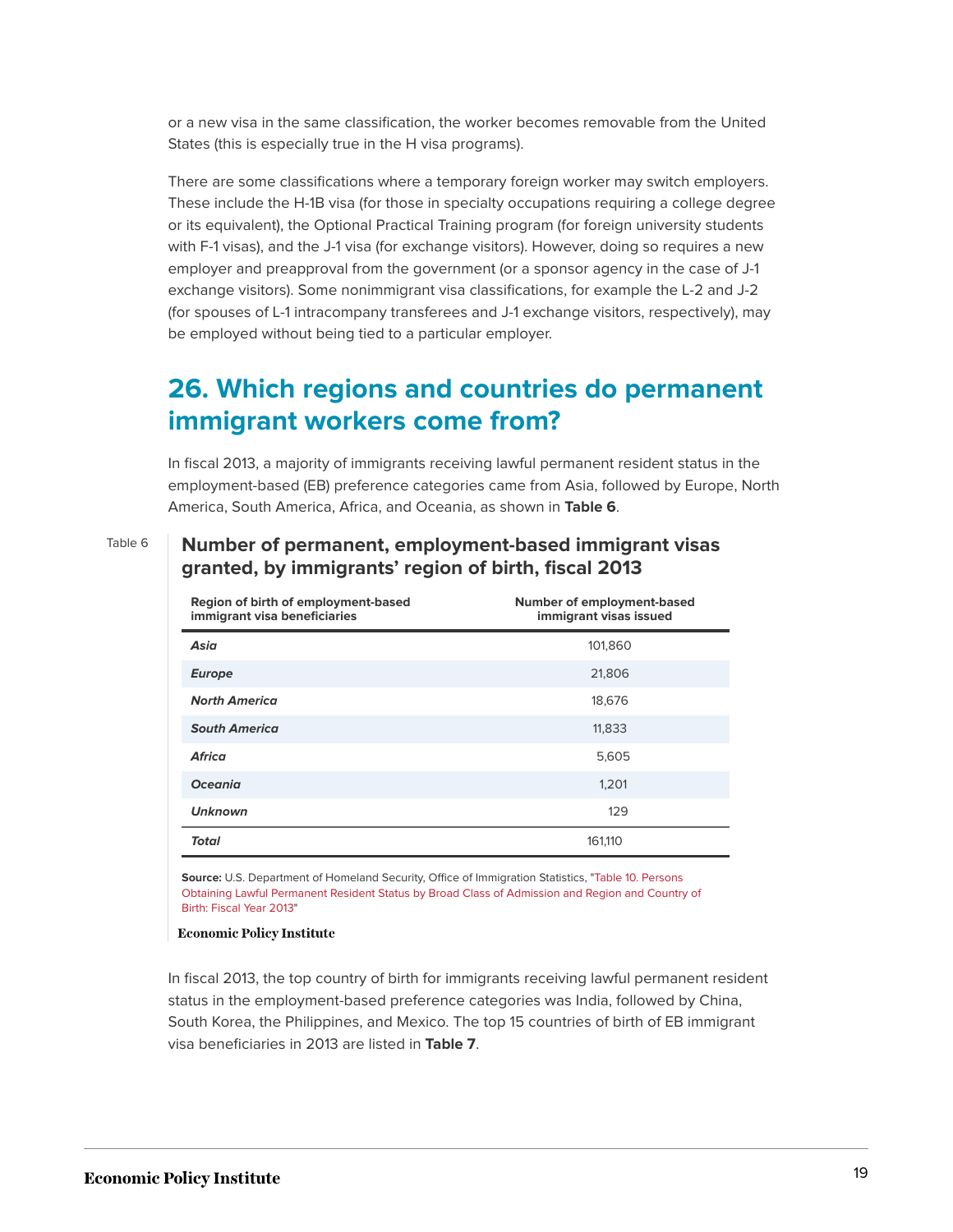### Table 7 **Number of permanent, employment-based immigrant visas granted, by immigrants' country of birth, fiscal 2013**

| Country of birth of employment-based<br>immigrant visa beneficiaries | Number of employment-based<br>immigrant visas issued |
|----------------------------------------------------------------------|------------------------------------------------------|
| <b>India</b>                                                         | 35,720                                               |
| China                                                                | 20,245                                               |
| <b>South Korea</b>                                                   | 14,300                                               |
| <b>Philippines</b>                                                   | 10,482                                               |
| <b>Mexico</b>                                                        | 8,066                                                |
| Canada                                                               | 6,120                                                |
| <b>United Kingdom</b>                                                | 5,948                                                |
| <b>Venezuela</b>                                                     | 3,000                                                |
| <b>Brazil</b>                                                        | 2,801                                                |
| <b>Pakistan</b>                                                      | 2,553                                                |
| <b>Taiwan</b>                                                        | 2,353                                                |
| Japan                                                                | 2,343                                                |
| <b>France</b>                                                        | 2,086                                                |
| <b>Germany</b>                                                       | 1,927                                                |
| Colombia                                                             | 1,812                                                |

**Source:** U.S. Department of Homeland Security, Office of Immigration Statistics, "[Table 10. Persons](https://www.dhs.gov/sites/default/files/publications/immigration-statistics/yearbook/2013/LPR/table10d.xls) [Obtaining Lawful Permanent Resident Status by Broad Class of Admission and Region and Country of](https://www.dhs.gov/sites/default/files/publications/immigration-statistics/yearbook/2013/LPR/table10d.xls) [Birth: Fiscal Year 2013"](https://www.dhs.gov/sites/default/files/publications/immigration-statistics/yearbook/2013/LPR/table10d.xls)

**Economic Policy Institute** 

### **27. Which regions and countries do temporary foreign workers come from?**

The sending countries of temporary foreign workers vary depending on the specific visa classification. According to the [State Department](http://travel.state.gov/content/visas/english/law-and-policy/statistics/non-immigrant-visas.html), in fiscal 2013 most H-1B workers (those in specialty occupations requiring a college degree or its equivalent) came from Asia (82.3 percent), and about two-thirds of all H-1B workers came from India (65 percent). The next most prevalent sending countries were China (8.2 percent) and Mexico (2.4 percent).  $38$ 

<span id="page-20-1"></span><span id="page-20-0"></span>The vast majority of workers in the H-2A and H-2B programs (for seasonal agricultural occupations and seasonal nonagricultural occupations not requiring a college degree, respectively) came from Mexico—94 percent in the case of the H-2A program and 72.7 percent in the H-2B program. India was the largest sending country in the L-1 intracompany transfer visa program (29.5 percent), and in the J-1 exchange visitor program, China was the largest sending country (10.9 percent), with Germany the runner up  $(7.2$  percent).  $39$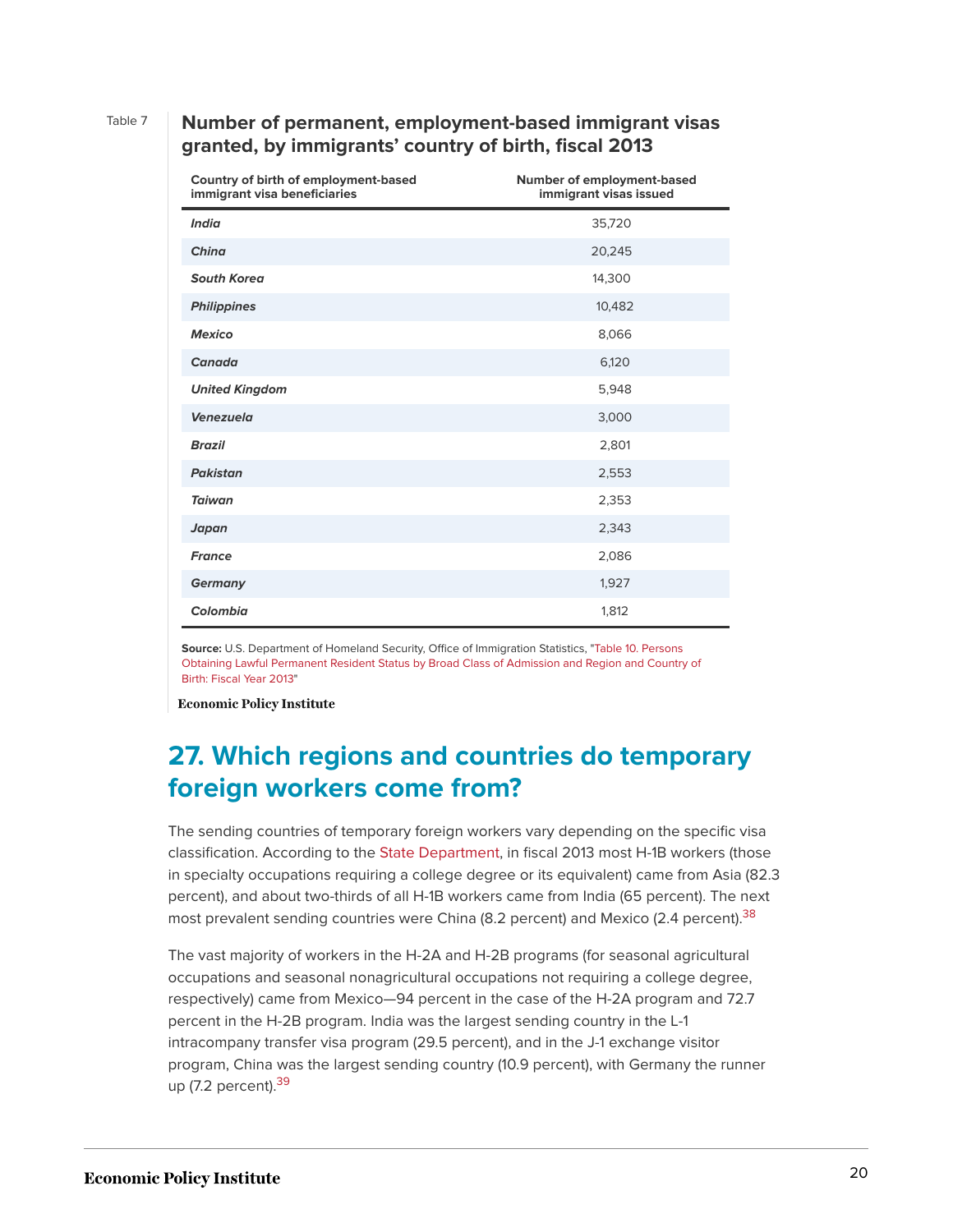## **About the authors**

**Daniel Costa** has been EPI's director of immigration law and policy research since 2013, having joined EPI in 2010 as an immigration policy analyst. An attorney, his current areas of research include a wide range of labor migration issues, including the management of temporary foreign worker programs, both high- and less-skilled migration, and immigrant workers' rights. He has an LL.M. in international and comparative law from Georgetown University Law Center and a J.D. in international law from Syracuse University.

**David Cooper** is an economic analyst with the Economic Policy Institute. He conducts national and state-level research on a variety of issues, including the minimum wage, employment and unemployment, poverty, and wage and income trends. He also provides support to the [Economic Analysis and Research Network \(EARN\)](http://www.earncentral.org/) on data-related inquiries and quantitative analyses. David has been interviewed and cited by local and national media for his research on the minimum wage, poverty, and U.S. economic trends. His graduate research focused on international development policy and intergenerational social mobility. He holds a Master of Public Policy degree from Georgetown University.

**Heidi Shierholz** joined the Economic Policy Institute as an economist in 2007. She has researched and spoken widely on the economy and economic policy as it affects middleand low-income families, especially in regards to employment, unemployment, labor force participation, compensation, income and wealth inequality, young workers, unemployment insurance, and the minimum wage. Shierholz is a coauthor of The State of Working America, 12th Edition, is a frequent contributor to broadcast and radio news outlets, is regularly quoted in print and online media outlets, and has repeatedly been called to testify in Congress on labor market issues. Prior to joining EPI, Shierholz worked as an assistant professor of economics at the University of Toronto. She holds a Ph.D. in economics from the University of Michigan at Ann Arbor.



- <span id="page-21-0"></span>[1.](#page-1-0) U.S. Census Bureau, American Community Survey, "Table DP02: Selected Social Characteristics in the United States," 2012.
- <span id="page-21-1"></span>[2.](#page-1-1) U.S. Census Bureau, American Community Survey, "Table DP02: Selected Social Characteristics in the United States," 2012.
- <span id="page-21-2"></span>[3.](#page-1-2) Jeffrey S. Passel, D'Vera Cohn, and Ana Gonzalez-Barrera, "Population Decline of Unauthorized Immigrants Stalls, May Have Reversed," Pew Hispanic Trends Project, September 23, 2013, [http://www.pewhispanic.org/2013/09/23/population-decline-of-unauthorized-immigrants-stalls](http://www.pewhispanic.org/2013/09/23/population-decline-of-unauthorized-immigrants-stalls-may-have-reversed/)[may-have-reversed/.](http://www.pewhispanic.org/2013/09/23/population-decline-of-unauthorized-immigrants-stalls-may-have-reversed/)
- <span id="page-21-3"></span>[4.](#page-1-3) Pew Research Center, "Unauthorized Immigrants: How Pew Research Counts Them and What We Know About Them," April 17, 2013, [http://www.pewresearch.org/2013/04/17/unauthorized](http://www.pewresearch.org/2013/04/17/unauthorized-immigrants-how-pew-research-counts-them-and-what-we-know-about-them/)[immigrants-how-pew-research-counts-them-and-what-we-know-about-them/](http://www.pewresearch.org/2013/04/17/unauthorized-immigrants-how-pew-research-counts-them-and-what-we-know-about-them/).
- <span id="page-21-4"></span>[5.](#page-2-0) EPI analysis of American Community Survey microdata, pooled sample 2009–2011.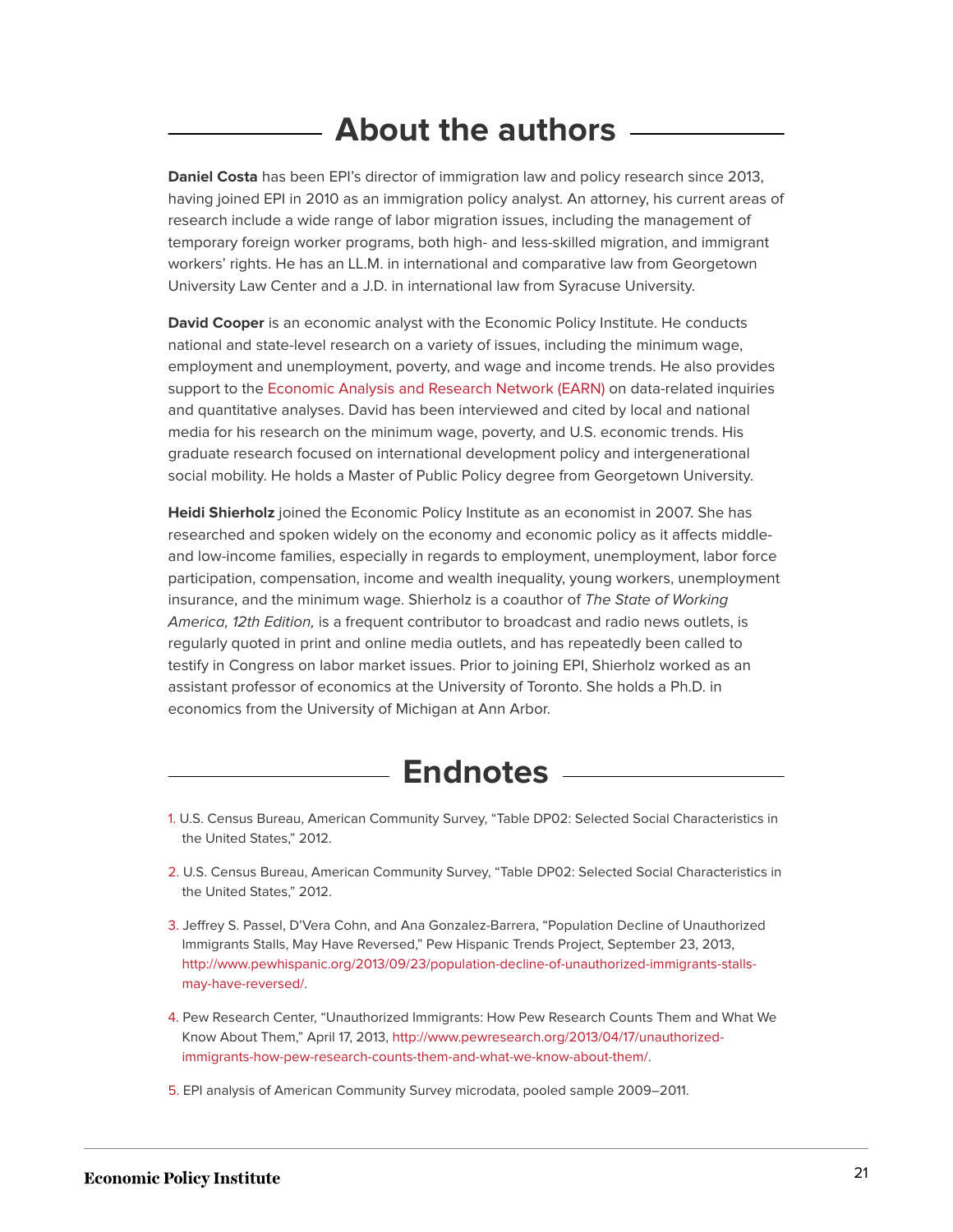- <span id="page-22-0"></span>[6.](#page-3-0) EPI analysis of American Community Survey microdata, 2011.
- <span id="page-22-1"></span>[7.](#page-3-1) EPI analysis of American Community Survey microdata, pooled sample 2007–2011.
- <span id="page-22-2"></span>[8.](#page-3-2) EPI analysis of American Community Survey microdata, pooled sample 2009–2011.
- <span id="page-22-3"></span>[9.](#page-3-3) EPI analysis of American Community Survey microdata, pooled sample 2007–2011.
- <span id="page-22-4"></span>[10.](#page-4-0) EPI analysis of American Community Survey microdata, 2011. Note that poverty rates derived from the American Community Survey are different than the official poverty rate calculated using the Current Population Survey.
- <span id="page-22-5"></span>[11.](#page-4-1) Adam Looney and Michael Greenstone, "What Immigration Means for U.S. Employment and Wages," The Hamilton Project, May 2012, [http://www.hamiltonproject.org/papers/](http://www.hamiltonproject.org/papers/what_immigration_means_for_u.s._employment_and_wages/) [what\\_immigration\\_means\\_for\\_u.s.\\_employment\\_and\\_wages/](http://www.hamiltonproject.org/papers/what_immigration_means_for_u.s._employment_and_wages/).
- <span id="page-22-6"></span>[12.](#page-4-2) See Giovanni Peri, The Impact of Immigrants in Recession and Economic Expansion, Migration Policy Institute, June 2010, [http://www.migrationpolicy.org/research/impact-immigrants-recession](http://www.migrationpolicy.org/research/impact-immigrants-recession-and-economic-expansion)[and-economic-expansion](http://www.migrationpolicy.org/research/impact-immigrants-recession-and-economic-expansion); and David Card, "Is the New Immigration Really So Bad?," NBER Working Paper No. 11547, August 2005, [http://www.nber.org/papers/w11547](https://www.nber.org/papers/w11547).
- <span id="page-22-7"></span>[13.](#page-5-0) Heidi Shierholz, Immigration and Wages: Methodological Advancements Confirm Modest Gains for Native Workers, EPI Briefing Paper No. 255, February 4, 2010, [http://www.epi.org/publication/](http://www.epi.org/publication/bp255/) [bp255/.](http://www.epi.org/publication/bp255/)
- <span id="page-22-8"></span>[14.](#page-6-0) Heidi Shierholz, Immigration and Wages: Methodological Advancements Confirm Modest Gains for Native Workers, EPI Briefing Paper No. 255, February 4, 2010, [http://www.epi.org/publication/](http://www.epi.org/publication/bp255/) [bp255/.](http://www.epi.org/publication/bp255/)
- <span id="page-22-9"></span>[15.](#page-7-0) National Resource Council, "The Future Fiscal Impacts of Current Immigrants," Chapter 7 in James P. Smith and Barry Edmonston [editors], The New Americans, National Academy Press, Washington, D.C., 1997, [http://isites.harvard.edu/fs/docs/icb.topic803549.files/](http://isites.harvard.edu/fs/docs/icb.topic803549.files/Week%209-November%203/Smith_Future.pdf) [Week%209-November%203/Smith\\_Future.pdf](http://isites.harvard.edu/fs/docs/icb.topic803549.files/Week%209-November%203/Smith_Future.pdf).
- <span id="page-22-10"></span>[16.](#page-7-1) Jordan Rau, "Immigrants Contribute More To Medicare Than They Take Out, Study Finds," Kaiser Health News, May 29, 2013, [http://www.kaiserhealthnews.org/Stories/2013/May/29/immigrants-](http://www.kaiserhealthnews.org/Stories/2013/May/29/immigrants-Medicare-health-costs.aspx)[Medicare-health-costs.aspx](http://www.kaiserhealthnews.org/Stories/2013/May/29/immigrants-Medicare-health-costs.aspx).
- <span id="page-22-11"></span>[17.](#page-8-0) Eduardo Porter, "Illegal Immigrants Are Bolstering Social Security With Billions," New York Times, April 5, 2005, [http://www.nytimes.com/2005/04/05/business/](http://www.nytimes.com/2005/04/05/business/05immigration.html?pagewanted=1&_r=3&) [05immigration.html?pagewanted=1&\\_r=3&](http://www.nytimes.com/2005/04/05/business/05immigration.html?pagewanted=1&_r=3&).
- <span id="page-22-12"></span>[18.](#page-8-1) Eduardo Porter, "Illegal Immigrants Are Bolstering Social Security With Billions," New York Times, April 5, 2005, [http://www.nytimes.com/2005/04/05/business/](http://www.nytimes.com/2005/04/05/business/05immigration.html?pagewanted=1&_r=3&) [05immigration.html?pagewanted=1&\\_r=3&](http://www.nytimes.com/2005/04/05/business/05immigration.html?pagewanted=1&_r=3&).
- <span id="page-22-13"></span>[19.](#page-8-2) Tax Policy Center, "T11-0176 – Baseline Distribution of Tax Units with No Income Tax Liability by Cash Income Percentile; Current Law, 2011," July 13, 2011, [http://www.taxpolicycenter.org/numbers/](http://www.taxpolicycenter.org/numbers/displayatab.cfm?DocID=3057) [displayatab.cfm?DocID=3057](http://www.taxpolicycenter.org/numbers/displayatab.cfm?DocID=3057).
- <span id="page-22-14"></span>[20.](#page-8-3) Nina Bernstein, "Tax Returns Rise for Immigrants in U.S. Illegally," New York Times, April 16, 2007, [http://www.nytimes.com/2007/04/16/nyregion/16immig.html?pagewanted=print.](http://www.nytimes.com/2007/04/16/nyregion/16immig.html?pagewanted=print)
- <span id="page-22-15"></span>[21.](#page-8-4) Marshall Fitz, Gebe Martinez, and Madura Wijewardena, The Costs of Mass Deportation Impractical, Expensive, and Ineffective, Center for American Progress, March 19, 2010,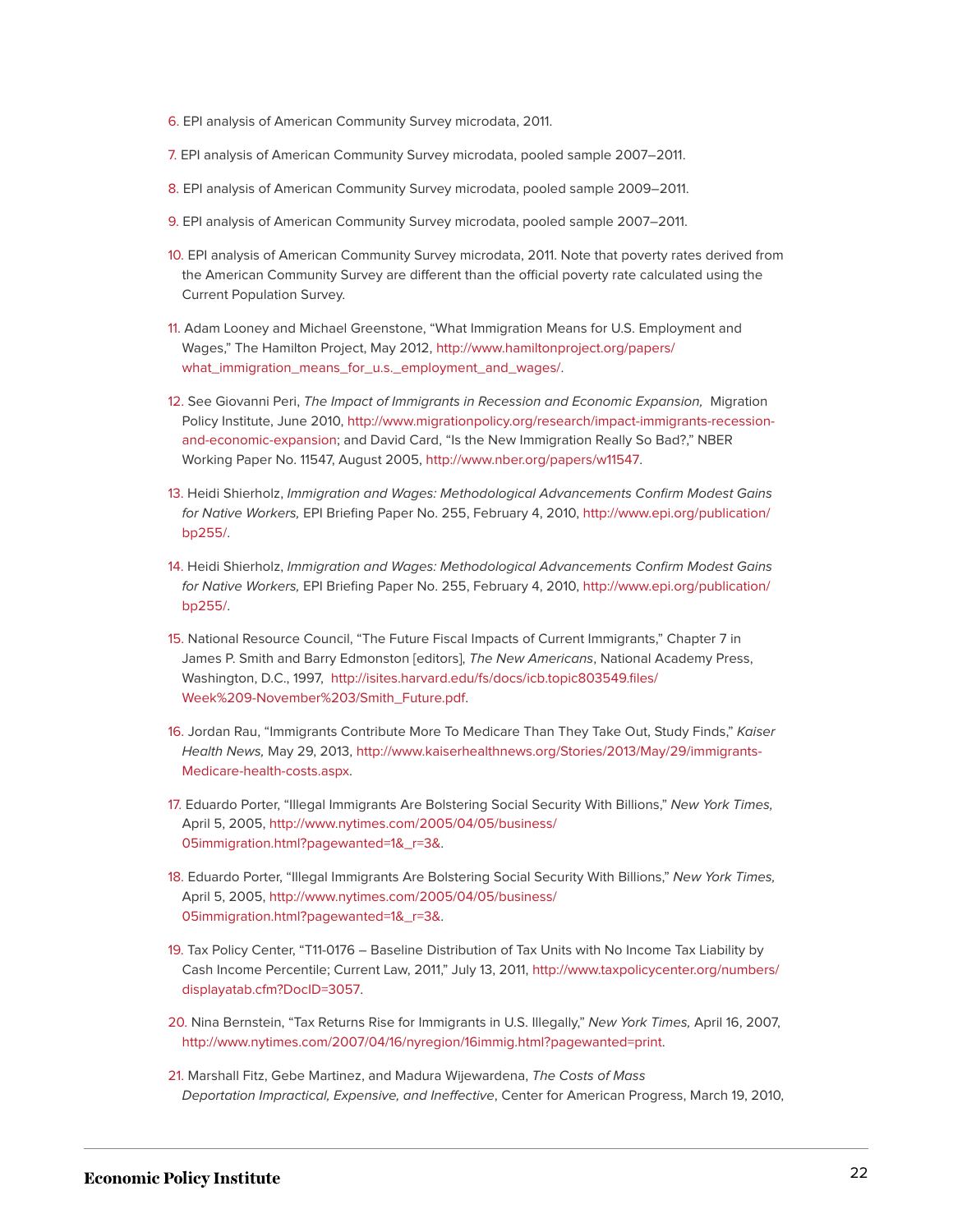[http://www.americanprogress.org/issues/immigration/report/2010/03/19/7470/the-costs-of-mass](http://www.americanprogress.org/issues/immigration/report/2010/03/19/7470/the-costs-of-mass-deportation/)[deportation/](http://www.americanprogress.org/issues/immigration/report/2010/03/19/7470/the-costs-of-mass-deportation/).

- <span id="page-23-0"></span>[22.](#page-9-0) Tom K. Wong, "Statistical Analysis Shows that Violence, Not Deferred Action, Is Behind the Surge of Unaccompanied Children Crossing the Border," Center for American Progress, July 8, 2014, [http://www.americanprogress.org/issues/immigration/news/2014/07/08/93370/statistical-analysis](http://www.americanprogress.org/issues/immigration/news/2014/07/08/93370/statistical-analysis-shows-that-violence-not-deferred-action-is-behind-the-surge-of-unaccompanied-children-crossing-the-border/)[shows-that-violence-not-deferred-action-is-behind-the-surge-of-unaccompanied-children-crossing](http://www.americanprogress.org/issues/immigration/news/2014/07/08/93370/statistical-analysis-shows-that-violence-not-deferred-action-is-behind-the-surge-of-unaccompanied-children-crossing-the-border/)[the-border/.](http://www.americanprogress.org/issues/immigration/news/2014/07/08/93370/statistical-analysis-shows-that-violence-not-deferred-action-is-behind-the-surge-of-unaccompanied-children-crossing-the-border/)
- <span id="page-23-1"></span>[23.](#page-9-1) ACAPS, Other Situations of Violence in the Northern Triangle of Central America, May 2014, <http://acaps.org/en/news/other-situations-of-violence-in-the-northern-triangle-of-central-america/1>.
- <span id="page-23-2"></span>[24.](#page-9-2) Frances Robles, "Fleeing Gangs, Children Head to U.S. Border," New York Times, July 9, 2014, [http://www.nytimes.com/2014/07/10/world/americas/fleeing-gangs-children-head-to-us](http://www.nytimes.com/2014/07/10/world/americas/fleeing-gangs-children-head-to-us-border.html)[border.html.](http://www.nytimes.com/2014/07/10/world/americas/fleeing-gangs-children-head-to-us-border.html)
- <span id="page-23-3"></span>[25.](#page-9-3) David Rogers, "Flood of Child Migrants a Neglected Challenge," Politico, May 28, 2014, <http://www.politico.com/story/2014/05/flood-of-child-migrants-a-neglected-challenge-107198.html>.
- <span id="page-23-4"></span>[26.](#page-10-0) U.S. Customs and Border Protection, "Southwest Border Unaccompanied Alien Children," July 2014, [http://www.cbp.gov/newsroom/stats/southwest-border-unaccompanied-children.](http://www.cbp.gov/newsroom/stats/southwest-border-unaccompanied-children)
- <span id="page-23-5"></span>[27.](#page-10-1) Washington Office on Latin America, "Three Myths about Central American Migration to the United States," June 10, 2014, [http://www.wola.org/commentary/](http://www.wola.org/commentary/3_myths_about_central_american_migration_to_the_us) [3\\_myths\\_about\\_central\\_american\\_migration\\_to\\_the\\_us.](http://www.wola.org/commentary/3_myths_about_central_american_migration_to_the_us)
- <span id="page-23-6"></span>[28.](#page-11-0) Jon Herskovitz, "Rick Perry Renews Calls For National Guard At U.S.-Mexico Border," Reuters, July 3, 2014, [http://www.huffingtonpost.com/2014/07/04/rick-perry-border\\_n\\_5556685.html;](http://www.huffingtonpost.com/2014/07/04/rick-perry-border_n_5556685.html) Eric Pianin, "Why Perry's National Guard Border Fix Is Fraught with Danger," Fiscal Times, July 27, 2014, [http://www.thefiscaltimes.com/Articles/2014/07/27/Plans-Send-National-Guard-Border-Spark-](http://www.thefiscaltimes.com/Articles/2014/07/27/Plans-Send-National-Guard-Border-Spark-Controversy#sthash.TOWXAkv9.dpuf)[Controversy#sthash.TOWXAkv9.dpuf](http://www.thefiscaltimes.com/Articles/2014/07/27/Plans-Send-National-Guard-Border-Spark-Controversy#sthash.TOWXAkv9.dpuf)
- <span id="page-23-7"></span>[29.](#page-11-1) Dara Lind, "14 Facts that Help Explain America's Child-Migrant Crisis," Vox, July 16, 2014, [http://www.vox.com/2014/6/16/5813406/explain-child-migrant-crisis-central-america](http://www.vox.com/2014/6/16/5813406/explain-child-migrant-crisis-central-america-unaccompanied-children-immigrants-daca/in/5577523)[unaccompanied-children-immigrants-daca/in/5577523](http://www.vox.com/2014/6/16/5813406/explain-child-migrant-crisis-central-america-unaccompanied-children-immigrants-daca/in/5577523).
- <span id="page-23-8"></span>[30.](#page-12-0) Dara Lind, "14 Facts that Help Explain America's Child-Migrant Crisis," Vox, July 16, 2014, [http://www.vox.com/2014/6/16/5813406/explain-child-migrant-crisis-central-america](http://www.vox.com/2014/6/16/5813406/explain-child-migrant-crisis-central-america-unaccompanied-children-immigrants-daca/in/5577523)[unaccompanied-children-immigrants-daca/in/5577523](http://www.vox.com/2014/6/16/5813406/explain-child-migrant-crisis-central-america-unaccompanied-children-immigrants-daca/in/5577523).
- <span id="page-23-9"></span>[31.](#page-12-1) Jenna Johnson, "Graffiti on Proposed Shelter for Immigrant Children in Maryland: 'No Illeagles Here,'" Washington Post, July 14, 2014, [http://www.washingtonpost.com/local/md-politics/graffiti](http://www.washingtonpost.com/local/md-politics/graffiti-on-proposed-shelter-for-immigrant-children-in-maryland-no-illeagles-here/2014/07/14/cc89610a-0b89-11e4-b8e5-d0de80767fc2_story.html)[on-proposed-shelter-for-immigrant-children-in-maryland-no-illeagles-here/2014/07/14/](http://www.washingtonpost.com/local/md-politics/graffiti-on-proposed-shelter-for-immigrant-children-in-maryland-no-illeagles-here/2014/07/14/cc89610a-0b89-11e4-b8e5-d0de80767fc2_story.html) [cc89610a-0b89-11e4-b8e5-d0de80767fc2\\_story.html.](http://www.washingtonpost.com/local/md-politics/graffiti-on-proposed-shelter-for-immigrant-children-in-maryland-no-illeagles-here/2014/07/14/cc89610a-0b89-11e4-b8e5-d0de80767fc2_story.html)
- <span id="page-23-10"></span>[32.](#page-12-2) TRAC, "Backlog of Pending Cases in Immigration Courts as of June 2014," June 2014, [http://trac.syr.edu/phptools/immigration/court\\_backlog/apprep\\_backlog.php.](http://trac.syr.edu/phptools/immigration/court_backlog/apprep_backlog.php)
- <span id="page-23-11"></span>[33.](#page-12-3) TRAC, "Average Time Pending Cases Have Been Waiting in Immigration Courts as of June 2014," June 2014, [http://trac.syr.edu/phptools/immigration/court\\_backlog/apprep\\_backlog\\_avgdays.php.](http://trac.syr.edu/phptools/immigration/court_backlog/apprep_backlog_avgdays.php)
- <span id="page-23-12"></span>[34.](#page-12-4) Julia Preston, "U.S. Adjusts Court Flow to Meet Rise in Migrants," New York Times, July 8, 2014, <http://www.nytimes.com/2014/07/09/us/us-adjusts-court-flow-to-meet-rise-in-migrants.html>.
- <span id="page-23-13"></span>[35.](#page-13-0) U.S. Citizenship and Immigration Services, "EB-5 Immigrant Investor," July 3, 2012,